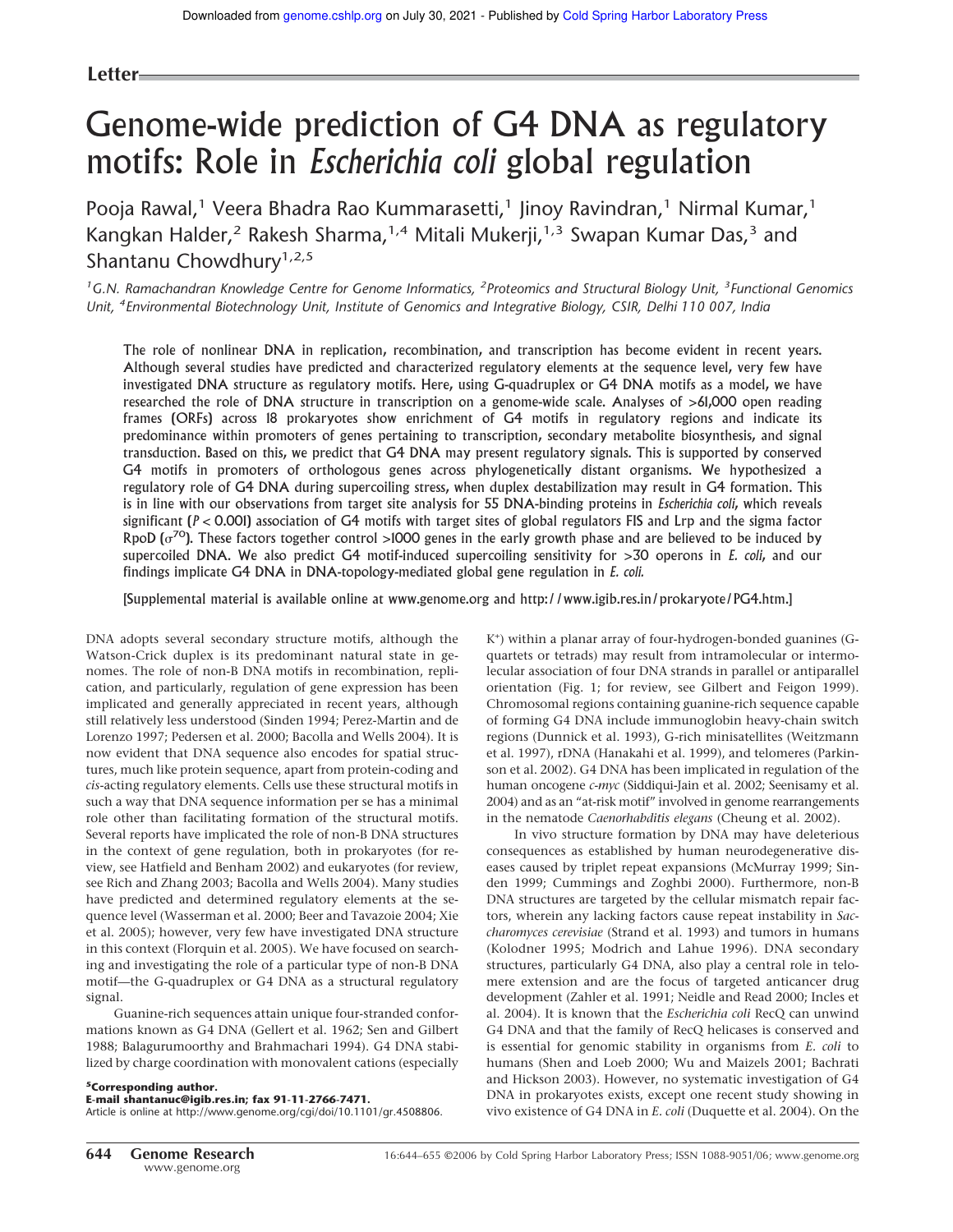

Figure 1. Schematic representation of G4 motif. (A) Hydrogen-bonded G-tetrad with K<sup>+</sup> (Na<sup>+</sup> also stabilizes a G-tetrad); each guanine in this planar array is contributed from different G-runs, which are separated by intervening loops in an intramolecular motif. (*B,C*) Intramolecular folding pattern showing stem and loop organization in an antiparallel (*B*) and parallel (*C*) conformation of a G4 motif, where the planes represent each tetrad unit and are stacked to form the stem of the motif.

other hand, non-B DNA forms have been implicated as regulatory signals in *E. coli* under supercoiling stress. Specific roles have been illustrated in a few cases like the *ilvGMEDA*, *leuV*, and *ilvYC* operons (Sheridan et al. 1999; Opel and Hatfield 2001; for review, see Hatfield and Benham 2002). In this context, it is interesting to consider that G4 DNA might be important in gene regulation and genetic stability in prokaryotes.

Using a nucleic acid pattern recognition program, we searched 18 representative prokaryote genomes for G4 DNA sequences and analyzed their genomic distribution and association with genes. Our analysis indicated enrichment of G4 DNA within the near upstream region of genes relative to other non-coding regions across all organisms. A comparative functional analysis (using 23 classes from COGS) of >61,000 open reading frames (ORFs) indicated that transcription, amino acid biosynthesis, and signal transduction genes could be predominantly controlled by G4 DNA. We also observed that the motifs were conserved within promoters of orthologous genes across phylogenetically distant organisms. Additionally, randomly selected potential G4 forming sequences from *E. coli* were observed to adopt quadruplex structure in solution under physiological conditions. Transcription-factor-binding site analysis of 55 DNA-binding proteins in the region flanking G4 DNA sequences in *E. coli* indicated significant association with global regulators, which are known to be supercoiling sensitive. Taken together, our findings indicate a putative role of G4 DNA in prokaryotic gene regulation. Based on our observations in *E. coli*, we predict that G4 DNA may be one of the factors involved in DNA-topology-mediated gene expression.

# Results

#### Definition of G4 motifs, classification, and genome-wide search strategy

Intramolecular G4 DNA motifs comprise four runs of guanines (constituting the stem of G4 motif) interspersed with nucleotide bases, which form three intervening loops (Fig. 1; Balagurumoorthy and Brahmachari 1994; Gilbert and Feigon 1999). We developed a pattern search algorithm to identify potential G4 DNA sequences wherein four consecutive G-runs were identified, after allowing for three intervening loops (see Methods). In order to avoid overestimation of G4 DNA motifs, overlapping patterns (with more than four G-runs) were stitched together and the sequence was designated as a tract, which can adopt multiple G4 motifs but is most likely to present only one exclusive motif. In the following text, we refer to such tracts as PG4 (potential G4) motifs. Applying our search strategy in a genome-wide screen, we collated two basic forms of information for mapping and comparative analyses: (1) the frequency of the bases comprising the tracts and (2) association of the tracts with the regulatory regions of genes.

#### Results of genome searches

We applied our search strategy to 18 complete prokaryote genomes representing different phylogenetic origins. All PG4 motifs identified within the respective genomic regions—intragenic, putative regulatory (up to 200 bp upstream of genes), or "rest-of-intergenic"

(see Methods)—for 18 organisms are listed, organized according to the above criteria, on our Web site (http://www.igib.res.in/ prokaryote/PG4.htm). Table 1 shows a summary of the distribution in both  $+$  and  $-$  strands.

The overall number of motifs was similarly distributed in both the strands and appeared to be higher in organisms with a high GC%, which was expected as the motifs were G-rich (Table 1; Supplemental Table S1). Interestingly, the frequency of PG4 motifs (number of bases involved in motif formation per kilobase) varied considerably among the three regions. It was interesting to observe that >98% of the motifs in both the + and strands had two tetrad units in the stem, and a tract size below 40 bases was prevalent (>95%) across all organisms in both strands (Supplemental Tables S3 and S4). The variation in size of the three loops was also analyzed and is represented in mosaic plots (Supplemental Fig. S2; Friendly 1994) for each genomic region across all organisms. The overall distribution indicates no preference in any particular loop size combination in the intergenic regions (plots A and B), while the intragenic region (plot C) showed a preference for a loop size of four in all combinations. All genomes were enriched in PG4 motifs vis-à-vis the probability of random occurrence. By using BLAST for each identified PG4 motif sequence against the respective organism, we observed that the probability of random occurrence was very low for most sequences except ones that were <14 bases and occurred multiple times (Supplemental Table S2) (an extensive set from five different organisms is available at http://www.igib.res.in/prokaryote/ PG4.htm). Several other independent observations emphasize this (see Supplemental material).

#### Distinct genomic distribution was observed for PG4 motifs

The frequency of motifs (both strands together) in the different genomic regions is listed in Table 1. *Streptomyces coelicolor* A3(2) (Sco), with the highest GC% (72.11%) (Supplemental Table S1) had the highest density of PG4 motifs, and the near upstream region harbored the major proportion of them. Similarly, *Pseudomonas aeruginosa* PAO1, *Halobacterium* sp. NRC-1, and *Xanthomonas campestris* pv. *Campestris* str. ATCC 33,913 also showed a high PG4 motif frequency in the  $-200$ -bp region. On the other hand, the low-GC-content (<40%) genomes of *Clostridium acetobutylicum* ATCC 824, *Lactococcus lactis* subsp. *lactis* Il1403, *Haemophilus influenzae* Rd KW20, and *Mycoplasma genitalium* G-37 had a low frequency of motifs. Figure 2A shows the distribution of PG4 motifs in intragenic, intergenic (beyond 200 bp), and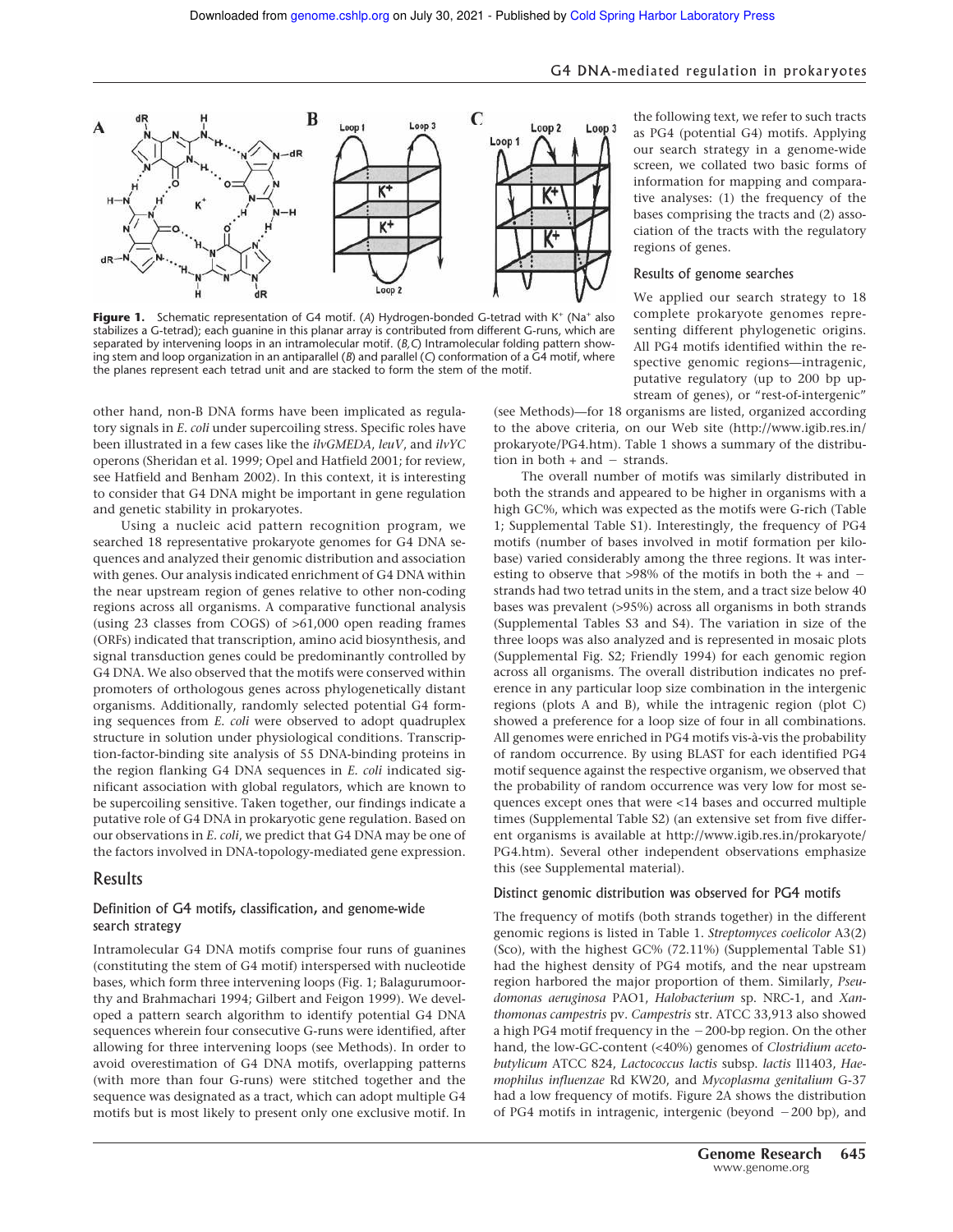#### Rawal et al.

|          | Intragenic             |          |                                   | Regulatory $(-200$ bp) |                |                                   | Rest-of-intergenic     |          |                                   |
|----------|------------------------|----------|-----------------------------------|------------------------|----------------|-----------------------------------|------------------------|----------|-----------------------------------|
|          |                        |          | Number of PG4 tracts <sup>b</sup> |                        |                | Number of PG4 tracts <sup>b</sup> |                        |          | Number of PG4 tracts <sup>b</sup> |
| Organism | Frequency <sup>a</sup> | + strand | - strand                          | Frequency <sup>a</sup> | + strand       | - strand                          | Frequency <sup>a</sup> | + strand | - strand                          |
| Afu      | 40.0                   | 2232     | 2126                              | 23.0                   | 74             | 77                                | 9.9                    | 41       | 70                                |
| Bsu      | 12.3                   | 1303     | 1243                              | 10.0                   | 114            | 120                               | 6.2                    | 155      | 125                               |
| Bba      | 29.2                   | 2771     | 2842                              | 21.1                   | 120            | 146                               | 37.9                   | 69       | 62                                |
| Cac      | 4.0                    | 383      | 415                               | 2.7                    | 37             | 23                                | 1.2                    | 47       | 18                                |
| Eco      | 27.0                   | 3029     | 3148                              | 11.7                   | 138            | 113                               | 9.0                    | 177      | 149                               |
| Hin      | 6.4                    | 279      | 275                               | 19.2                   | 16             | 16                                | 8.5                    | 57       | 36                                |
| Hal      | 83.9                   | 4037     | 4024                              | 97.9                   | 403            | 387                               | 57.4                   | 250      | 255                               |
| Lla      | 4.7                    | 275      | 275                               | 1.1                    | 4              | 11                                | 1.5                    | 17       | 31                                |
| Mth      | 42.7                   | 1873     | 1832                              | 25.1                   | 90             | 72                                | 9.3                    | 100      | 28                                |
| Mbo      | 113.8                  | 10,462   | 10,909                            | 100.4                  | 704            | 791                               | 77.3                   | 436      | 385                               |
| Mtu      | 113.3                  | 10,614   | 10,971                            | 99.9                   | 703            | 797                               | 74.1                   | 476      | 450                               |
| Mge      | 3.3                    | 49       | 45                                | 3.1                    | $\overline{2}$ | 2                                 | 2.0                    | 26       | 27                                |
| Pae      | 116.4                  | 16,055   | 17,376                            | 123.8                  | 1422           | 1560                              | 93.4                   | 725      | 871                               |
| Pfu      | 14.2                   | 714      | 682                               | 26.3                   | 95             | 79                                | 16.1                   | 58       | 41                                |
| Stm      | 33.3                   | 3910     | 3927                              | 12.9                   | 160            | 149                               | 9.2                    | 234      | 230                               |
| Sco      | 198.0                  | 36,539   | 35,720                            | 230.0                  | 3662           | 3509                              | 168.5                  | 2297     | 2201                              |
| Vch      | 14.5                   | 1100     | 1057                              | 7.5                    | 54             | 40                                | 4.6                    | 97       | 89                                |
| Xcc      | 88.5                   | 9961     | 9937                              | 104.0                  | 1006           | 993                               | 44.7                   | 833      | 841                               |

Species acronyms from KEGG, mentioned in Methods (http://www.genome.jp/kegg/catalog/org\_list.html).

<sup>a</sup>Number of bases contributing to PG4 motifs per kilobase of sequence in + strand.

bNumber of sequence elements with possibility of multiple G4 DNA conformations.

putative regulatory regions for the + strand in 18 bacterial genomes. Owing to the observed overall correlation between motif density and GC% in the respective region, as expected for G-rich elements, we analyzed the variation in motif density across the three genomic regions after normalizing for GC%. Here, we excluded the downstream intergenic regions between convergent genes to avoid PG4 motifs, which could be putative terminators—as indicated by G4 DNA-induced polymerase "falloff" in several studies (Simonsson et al. 1998; Siddiqui-Jain et al. 2002). These regions have been independently analyzed relative to regulatory regions (see below). PG4 motifs in each region were expressed as a ratio of the frequency of GC bases in the respective region  $(R_{PG4/GC})$  (Fig. 2A). A higher *R* was observed in the intragenic regions relative to the intergenic region (beyond  $-200$  bp) in the + strand ( $P < 0.001$ ; median<sub>intragenic</sub> = 0.030, median<sub>inter</sub>genic (beyond  $-200$  bp) = 0.014) (Fig. 2A, inset). More interestingly, the frequency of PG4 motifs in the putative regulatory region (up to  $-200$  bp) was observed to be higher in comparison to the intergenic region ( $P < 0.0025$ ; median<sub>-200 bp</sub> = 0.025) (Fig. 2A, inset; Supplemental Table S5). The observed difference was true for both the  $+$  and the  $-$  strands independently (Supplemental Fig. S3 shows - strand distribution); however, the difference in distribution of PG4 motifs between the strands was not statistically significant in any region (Supplemental Table S5). Sequence with multiple G-runs that would not adopt a G4 DNA motif (control pattern) did not show enrichment in the putative regulatory regions (Supplemental Fig. S9; Supplemental Table S12). We also checked the distribution of PG4 motifs using the variable stem size parsing method (Huppert and Balasubramanian 2005; Todd et al. 2005) and found it to be consistent with our observations (Supplemental Fig. S8).

#### Motif frequency decreases beyond 50–100 bases upstream of start codon

We tested the implications of the above observation with respect to the near upstream region by plotting the number of bases

**646 Genome Research** www.genome.org

making PG4 motifs in the + strand within blocks of 50 bases up to 500 bases upstream of all genes, excluding coding regions (Supplemental Fig. S4). The motif frequency decreased sharply on moving upstream from the start codon in nearly all organisms, indicating a prevalence of PG4 motifs in near upstream regions. We checked whether the GC% of the entire intergenic region affected the motif frequency in the near upstream  $(-100$ bp) region. The ratio of  $R_{PG4/GC}$  in the -100-bp region and  $R_{PG4/GC}$  in the entire non-coding region excluding the first  $-100$ bases from a gene  $(R_{PG4/GC(-100~bp)}/R_{PG4/GC(beyond ~-100~bp)})$  was plotted against the overall GC% of the entire intergenic region of all 18 organisms (Fig. 2B). Interestingly, a positive correlation was observed in this case (Spearman's  $\rho$  [nonparametric correlation coefficient] =  $0.72$ ,  $P < 0.001$ ). As a control, we analyzed the frequency ratios in the entire intergenic versus intragenic region (*R*PG4/GC(intergenic)/*R*PG4/GC(intragenic)) against the overall genomic GC%. In this case, the correlation was not significant (Spearman's  $\rho$  = 0.09,  $P$  = 0.499) (Fig. 2C). This indicated that GC-rich genomes positively selected for PG4 motifs in the near upstream region relative to respective far intergenic regions. A particular case is the GC-rich *S. coelicolor* genome, where we clearly observed a higher occurrence of PG4 motifs in the putative regulatory region relative to the other genomic regions (Fig. 2A) and also relative to other genomes (Supplemental Fig. S4). Overall distribution of motifs flanking 0.5 kb of the start codon of genes (in 61,355 ORFs) across 18 organisms (Fig. 2D) highlighted the decrease in PG4 frequency (on moving away from start codon) in the near upstream region vis-à-vis the coding region and also indicated that sequence overlapping start codons was relatively less dense in motifs. Interestingly, intragenic regions close to the start codon also showed high PG4 motif density, which could be potential signals for repression of transcription. This is in line with observations of G4-motif-induced arrest in DNA synthesis (Woodford et al. 1994; Simonsson et al. 1998; Siddiqui-Jain et al. 2002). Additionally, the possibility of attenuation or antitermination signals by G4 motif formation in the transcribed mRNA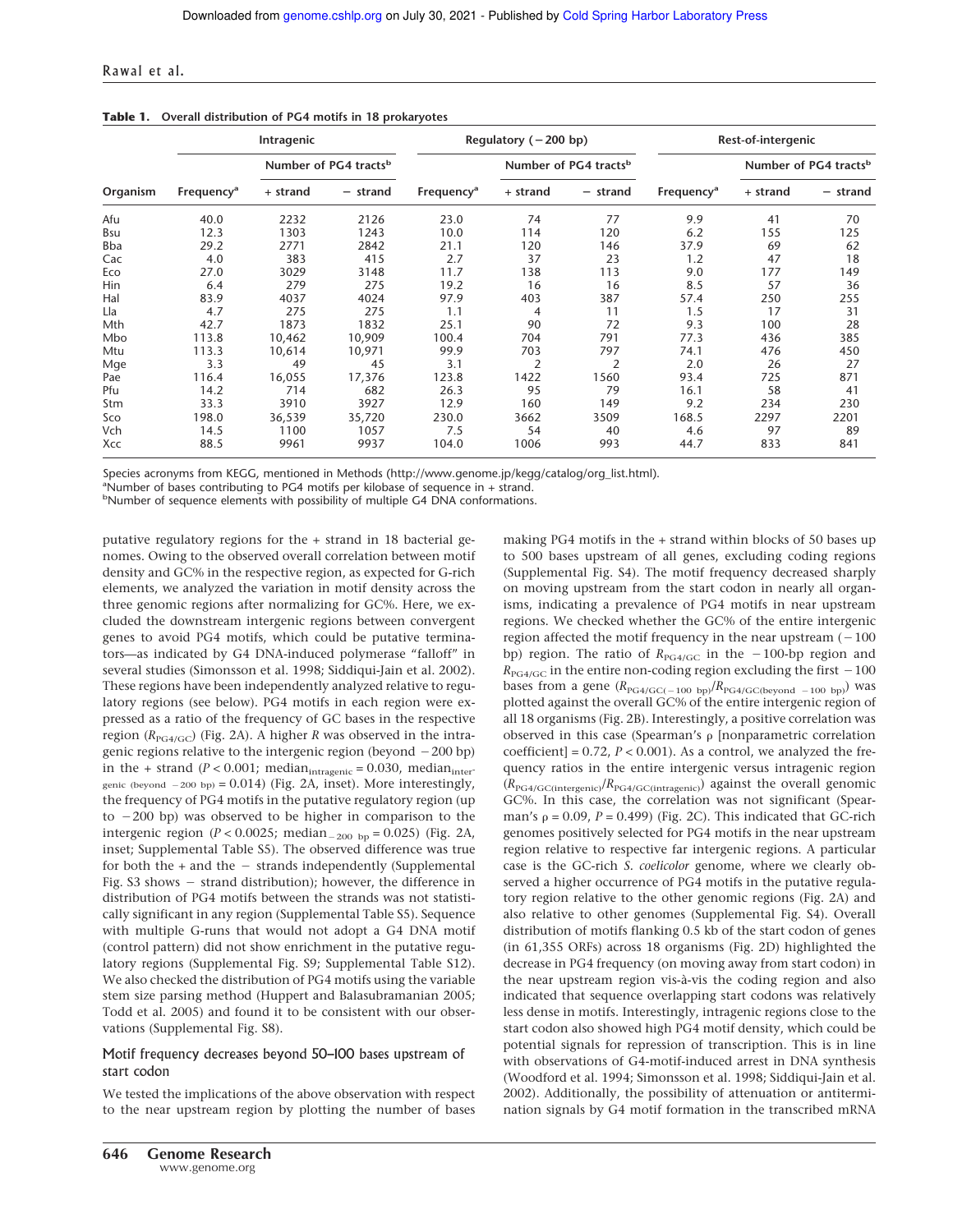

**Figure 2.** Putative regulatory regions in prokaryotes are enriched in PG4 motifs. (*A*) Genome-wide distribution of PG4 motifs within the + strand in 18 prokaryotes showing frequency of the bases forming PG4 motifs in each region expressed as a ratio of the GC frequency of the respective region (*R*<sub>PG4/GC</sub>) for each organism. (*Inset*) Median ratio (*R*<sub>PG4/GC</sub>) for each region calculated from the distribution in the respective regions across all organisms. (Supplemental Table S5 shows the mean and standard deviation, and Supplemental Fig. S3 shows a similar distribution for the - strand.) The intergenic (beyond 200 bp) region includes all intergenic regions except the downstream region between two convergently oriented genes. (*B*) GC-rich organisms have selected for PG4 motifs in their immediate upstream regions. Ratio of the frequency of PG4 motifs (after controlling for GC% in the respective regions) in the  $-100$ -bp region versus beyond  $-100$  bp within the intergenic region shows a high correlation with the GC% of the intergenic region for respective organisms. (*C*) The motif frequency of intergenic versus intragenic regions does not depend on the GC% of the genome. The ratio-plot for intergenic versus intragenic regions against overall (genome-wide) GC% of the organism shows very low correlation. *M. genitalium* shows a high ratio (>5.0) because of a very low intergenic basepair length (correlation on excluding *M. genitalium* was 0.24). (*D*) The number of PG4 motifs decreases sharply on moving upstream of genes relative to the intragenic regions. Data were plotted from all 61,355 ORFs in 18 organisms within the flanking 500 bases of the start codon of all ORFs. The center of each motif sequence was used for mapping with respect to the start codon (i.e., for a sequence of length *n*, the *n*/2-th base was used as its coordinate). (*E*) Promoter-rich regions have a higher density of PG4 motifs. Intergenic regions separating divergently (promoter-rich) and convergently (possibly promoter-less) oriented gene pairs were mapped in all 18 organisms for comparison. The median of PG4 density (number of bases involved in motif pattern normalized for sequence length of the respective region) is shown along with the density in the intergenic regions (beyond 200 bp, as in *A*). The difference between the divergent and convergent (*P* < 0.007) and the divergent and intergenic ( $P < 0.025$ ) regions was significant, while the difference between the convergent and intergenic regions was not significant ( $P = 0.199$ ). All statistical comparisons were done in a pairwise mode for the different genomic regions, and significance was estimated using the two-tailed nonparametric Signed Wilcoxon Test. The organism acronyms are as obtained from KEGG and are mentioned in Methods.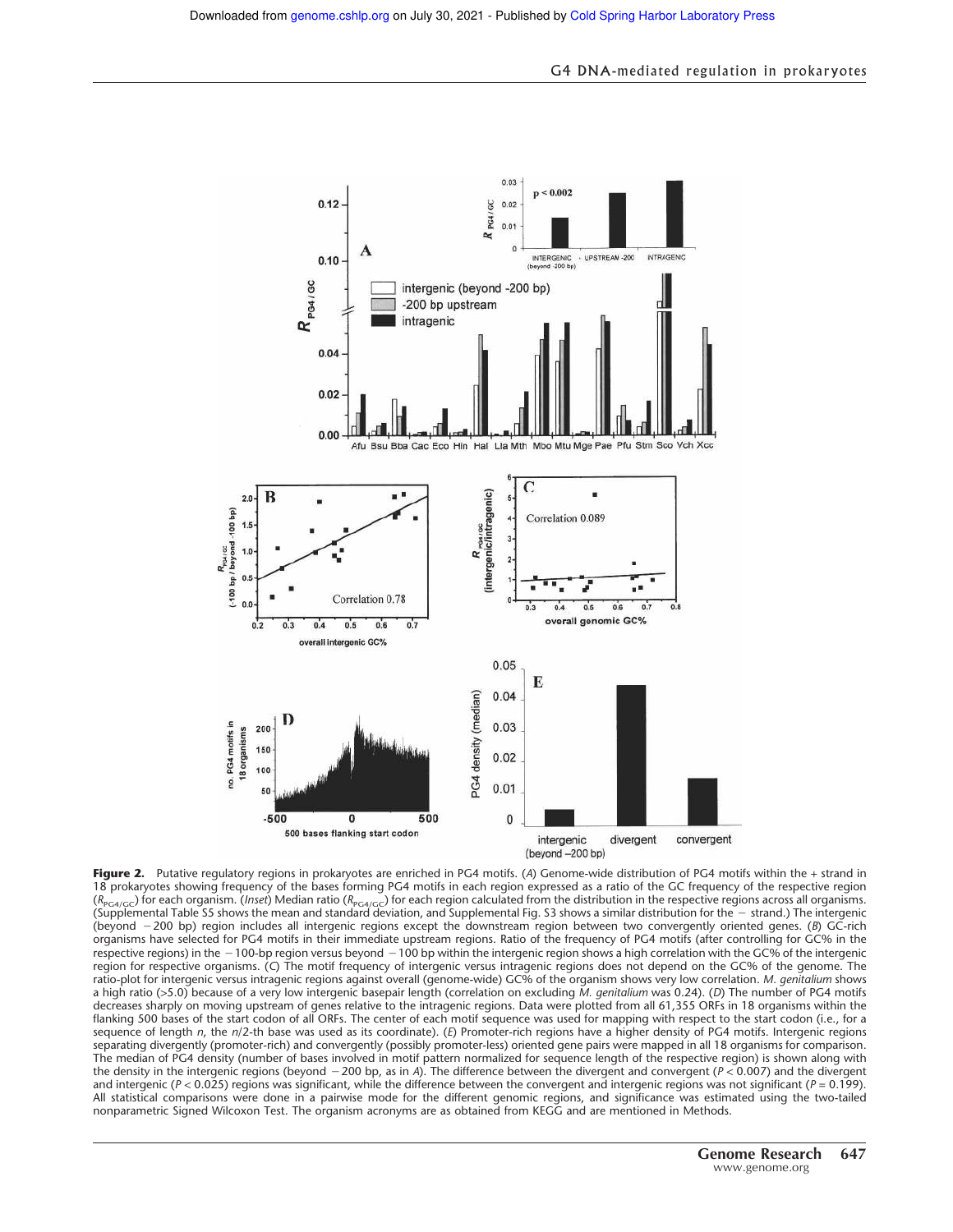#### Rawal et al.

cannot be ruled out (Christiansen et al. 1994; Horsburgh et al. 1996).

#### Intergenic regions separating divergently oriented genes are enriched in PG4 motifs

We analyzed intergenic regions separating divergently and convergently oriented genes in 18 organisms for PG4 motif density. It was observed that the motif density was significantly higher in the divergent intergenic regions (median<sub>divergent</sub>: 0.0469 vs. median<sub>convergent</sub>: 0.0158;  $P < 0.007$ ) (Fig. 2E). We also observed that PG4 density in divergent intergenic regions was higher than the density observed in the intergenic region (median<sub>intergenic(beyond</sub> 200 bp): 0.0055; *P* < 0.025). Although a higher PG4 density was observed in divergent intergenic relative to putative regulatory regions, this was not statistically significant (*P* = 0.199) (Supplemental Table S10). Similarly, the difference with intragenic regions was also not significant. PG4 density in convergent intergenic regions, however, did not show significant difference when compared to intergenic, intragenic, or regulatory regions (Supplemental Table S10). Thus, although a functional role of PG4 motifs as terminators cannot be ruled out, enrichment in divergent intergenic regions relative to convergent ones suggests a functional role of PG4 motifs with regulatory consequences.

#### ORFs with PG4 motifs in regulatory region show distinct functional distribution

We analyzed 37,974 ORFs across 18 species in 23 different functional classes from the COGS database (Tatusov et al. 1997). These ORFs were considered after excluding genes belonging to undefined functional classes (i.e., function unknown and general function prediction only). Of these, 5574 (14.7%) ORFs had at least one motif in the  $+$  or the  $-$  strand within the  $-200$  bp of the start codon. We observed that the functional classes secondary metabolite biosynthesis, transport and catabolism (25.52%), transcription (25.64%), and signal transduction (24.08%) had more genes, which harbored one or more PG4 motifs in their regulatory regions relative to others (*P* < 0.004; the average genes in other classes is 11.97%, SD = 3.75%) (Fig. 3A). Interestingly, >17% (968 genes) of all ORFs having motifs in the regulatory region pertained to transcription ( $P < 10^{-8}$ ; <10% in any other class) (Supplemental Fig. S5). We did not observe much variation in the intragenic PG4 motif frequency between the function classes (∼15–23 bases per kilobase of gene) on analyzing the coding region of all 37,974 ORFs (Fig. 3B). Transcription factor genes showed a somewhat higher motif frequency than the average; however, this was not significant ( $P = 0.108$ ). It must be mentioned that regulatory control, considering operon organization within bacterial genomes, may not be necessarily exerted from the immediate upstream region of the ORFs, and thus our analysis gives a global view of the PG4 motifs vis-à-vis their putative functional role. Analysis in the context of operons in *E. coli* is presented below.

#### Orthologs in distantly related species conserve PG4 motifs within regulatory region

Conservation of motifs across species, especially if the species belong to evolutionarily distant groups, indicates biological significance as functional signals. We hypothesized that if PG4 elements serve as regulatory motifs, they are liable to be conserved in the regulatory region of orthologous genes. We analyzed orthologous groups from COGS for *E. coli* genes harboring PG4 motifs in the –200 region and checked whether the corresponding orthologs (in the 17 other organisms) also had one or more PG4 motifs in their upstream region. We found 40 genes where PG4 motifs were conserved (Table 2). In 36 of these, at least one species was from an evolutionarily distant group (von Mering et al. 2003), and 20 genes showed conservation in orthologs across at least two distant groups. It was interesting to observe that a majority of the genes with conserved motifs pertained to metabolism (amino acid, carbohydrate, and vitamins/cofactors), membrane transport (ABC and ion), transcription, and translation.

# Analysis of PG4 motifs in *E. coli*

#### *Mapping of PG4 motifs to the regulatory network in* E. coli

Based on our findings, which collectively indicated that PG4 motifs may be biologically significant as functional regulators, we focused on *E. coli* as a reference organism for mapping the motifs to known regulatory networks. *E. coli* was chosen for this analysis as by far it is the most studied organism in this respect. We mapped all the PG4 motifs found within the upstream region (200 bases) on the + strand of genes in *E. coli* in the context of characterized/predicted promoters and operons (Salgado et al. 2004) (see Supplemental material). Operons with PG4 motifs in the regulatory region are listed in Table 3.

#### *Target sites for global supercoiling-sensitive regulators are predominantly associated with PG4 motifs in* E. coli

We mapped transcription-factor-binding sites (TFBS) to sequence flanking (100 bases) PG4 motifs, which were present within 200 bases of the start codon. The target sites of nine DNAbinding proteins (Crp, FIS, GlpR, Lrp, OmpR, RopD, RpoS, SoxS, and TyrR) were prominent (with >50 sites associated with 118 PG4 motifs in the + strand, for each factor). RpoD (38.8%) and Lrp (34.7%) constituted the majority of 6493 sites observed for 28 factors on the + strand (Fig. 4A). Similarly, out of 4250 sites for 26 factors associated with 96 PG4 motifs present on the  $-$  strand, RpoD and Lrp comprised 38.9% and 33.9% of the sites. FIS, GlpR, and RpoS constituted 4%–6%, and Crp, OmpR, TyrR, and SoxS had ∼1%–2% sites each associated with PG4 motifs present on the  $+$  or  $-$  strand. As a control set, 445 putative promoter regions (up to 200 bases upstream of start codons) devoid of PG4 motifs were also considered for TFBS. Out of a total of 14,292 TFBS in this case, RpoD and Lrp constituted 34.8% and 37.1% of the sites, respectively. The frequency of each target site in the three sets that is, sequence flanking PG4 motifs present on the + strand, flanking regions of motifs present on the  $-$  strand, and control promoter regions with no motifs—was compared. Interestingly, a significant (*P* < 0.001; nonparametric comparison using the Mann-Whitney Test) difference in the frequency of individual sites was observed in the flanking region of PG4 motifs (both, when present on the  $+$  or  $-$  strand) with respect to the control set, for five of the nine factors considered: Lrp, FIS, GlpR, RpoS, and RpoD. The frequency distribution of target sites was not different when associated with PG4 motifs present on the + or strand (*P* > 0.05), except in the case of GlpR. The *P*-values for all comparisons are given in Supplemental Table S8. Individual frequency distribution plots for target sites of the nine factors in the respective regions and average sites (median) per motif (or pro-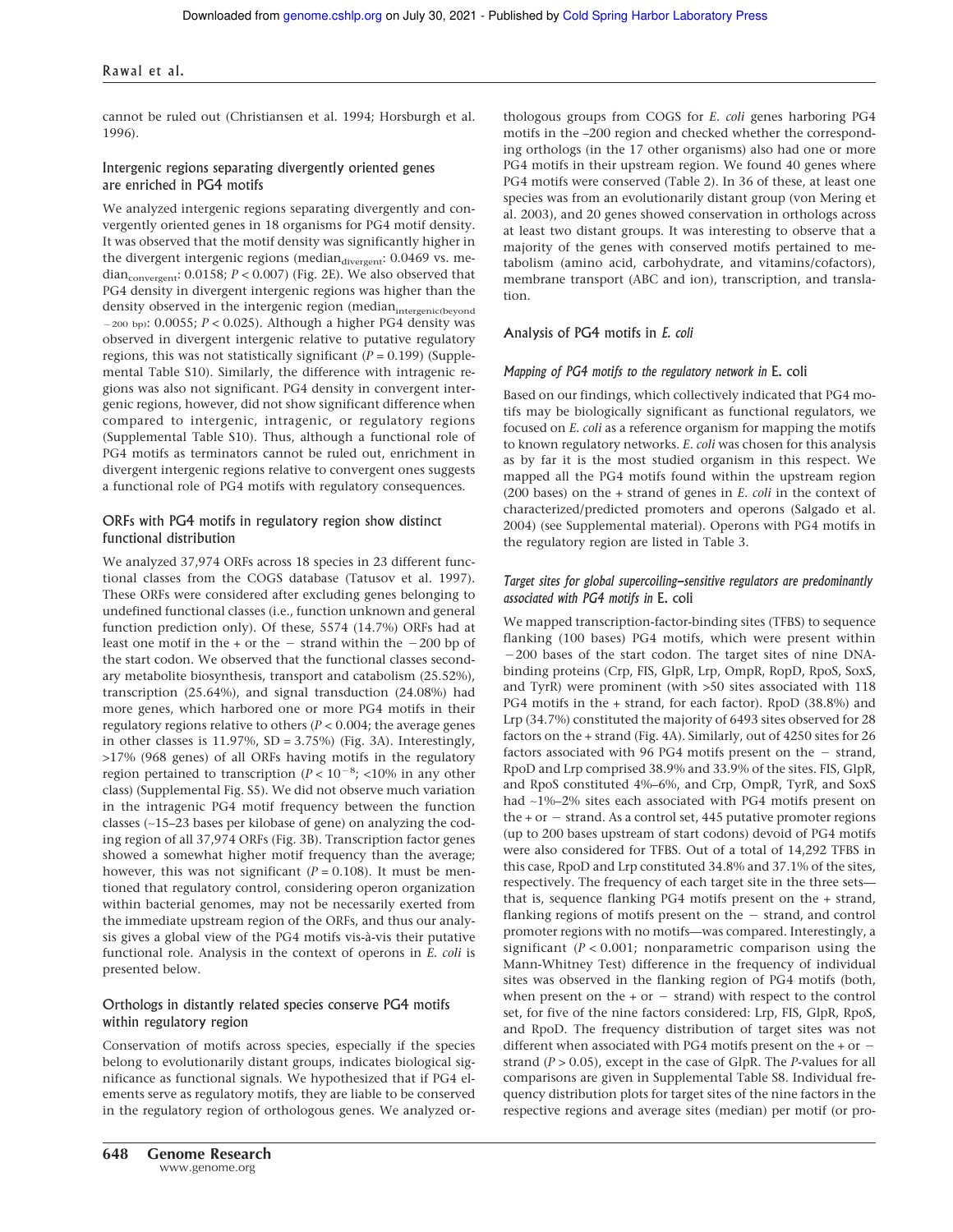|                                           | Gene<br>name                            | E. coli<br>ORF                                               | from start codon<br>PG4 position                                                                                | Organisms with conserved<br>if in orthologs <sup>a</sup><br>PG4 moti | Function <sup>b</sup>                                                                                                                                                            | <b>Biological process<sup>b</sup></b> |
|-------------------------------------------|-----------------------------------------|--------------------------------------------------------------|-----------------------------------------------------------------------------------------------------------------|----------------------------------------------------------------------|----------------------------------------------------------------------------------------------------------------------------------------------------------------------------------|---------------------------------------|
|                                           | Malk                                    |                                                              |                                                                                                                 |                                                                      | ABC transporter                                                                                                                                                                  | Environmental information processing  |
|                                           |                                         | 0035<br>005063<br>000349572005<br>0003720050<br>000500050050 | $-60$                                                                                                           | Stm; Sco<br>Hal; Mbo; Mtb; Pae; Sco; Vch                             | ABC transporter                                                                                                                                                                  | Environmental information processing  |
|                                           |                                         |                                                              | $-118$<br>$-25$                                                                                                 | Bsu; Mbo; Mtb; Pae; Stm; Xcc<br>Stm; Sco; Xcc<br>Xcc                 | Ion coupled membrane transporter                                                                                                                                                 | Environmental information processing  |
|                                           |                                         |                                                              |                                                                                                                 |                                                                      | on coupled membrane transporter                                                                                                                                                  | Environmental information processing  |
|                                           |                                         |                                                              |                                                                                                                 |                                                                      | Inorganic ion transport                                                                                                                                                          | Environmental information processing  |
|                                           |                                         |                                                              |                                                                                                                 |                                                                      | Iwo-component signal transduction                                                                                                                                                | Environmental information processing  |
|                                           |                                         |                                                              | $70001$<br>$-70001$                                                                                             |                                                                      | Protein transporter, secretion                                                                                                                                                   | Genetic information processing        |
|                                           |                                         |                                                              |                                                                                                                 |                                                                      | Replication, recombination, and repair (repair of UV damage to DNA)                                                                                                              | Genetic information processing        |
| $\circ$                                   | Fepa<br>Cabie<br>Cuta<br>Eccles<br>PriA |                                                              | $-77$                                                                                                           | Bsu; Pae<br>Pae; Stm; Xcc<br>Hal; Sco<br>Stm                         | Replication, recombination, and repair (transcriptional activator)                                                                                                               | Genetic information processing        |
|                                           |                                         | <sub>0</sub> 3935                                            | $-149$                                                                                                          |                                                                      | Replication, recombination, and repair (putative helicase)                                                                                                                       | Genetic information processing        |
|                                           |                                         |                                                              |                                                                                                                 |                                                                      | HTH family transcriptional regulator (activator, hydrogen peroxide-                                                                                                              |                                       |
|                                           |                                         | 53961<br>50911<br>53936                                      | $-18$<br>$-45$                                                                                                  |                                                                      | inducible genes)                                                                                                                                                                 | Genetic information processing        |
| $\frac{1}{1}$ $\frac{1}{2}$ $\frac{1}{2}$ |                                         |                                                              |                                                                                                                 |                                                                      | Structural constituent of ribosome                                                                                                                                               | Translation                           |
|                                           | OxyR<br>RpsA<br>RpmE                    |                                                              |                                                                                                                 | Stm; Sco<br>Pae; Xcc<br>Stm; Sco<br>Mbo; Mtb; S                      | Structural constituent of ribosome                                                                                                                                               | Translation                           |
|                                           |                                         |                                                              |                                                                                                                 |                                                                      | Protein chain elongation factor,                                                                                                                                                 |                                       |
| 14.7                                      |                                         | b3980<br>b0405                                               | $-157$                                                                                                          |                                                                      | responds to osmotic stress                                                                                                                                                       | Translation                           |
|                                           | TufB<br>QueA                            |                                                              | $-72$                                                                                                           | Stm; Sco; Vch; Xcc; Hin<br>Pae                                       | tRNA synthesis                                                                                                                                                                   | Translation                           |
|                                           |                                         |                                                              | "Annotation information from COGS, the GO server, and NCBI.<br>The full list is given in Supplemental Table S6. |                                                                      | aspecies acronyms as in KEGG (http://www.genome.jp/kegg/catalog/org_list.html). Groups of phylogenetically related organisms were obtained from the STRING server (see Methods). |                                       |

| ļ<br>ł<br>$\overline{a}$            |  |
|-------------------------------------|--|
|                                     |  |
| ١                                   |  |
| ļ                                   |  |
|                                     |  |
|                                     |  |
|                                     |  |
| l                                   |  |
| ٦<br>j                              |  |
| ١                                   |  |
| ï                                   |  |
| l<br>i<br>I                         |  |
|                                     |  |
|                                     |  |
| ׇ֚֘<br>i<br>Ś<br>Í<br>Ý             |  |
| ١<br>ï<br>i<br>China<br>j<br>₹<br>I |  |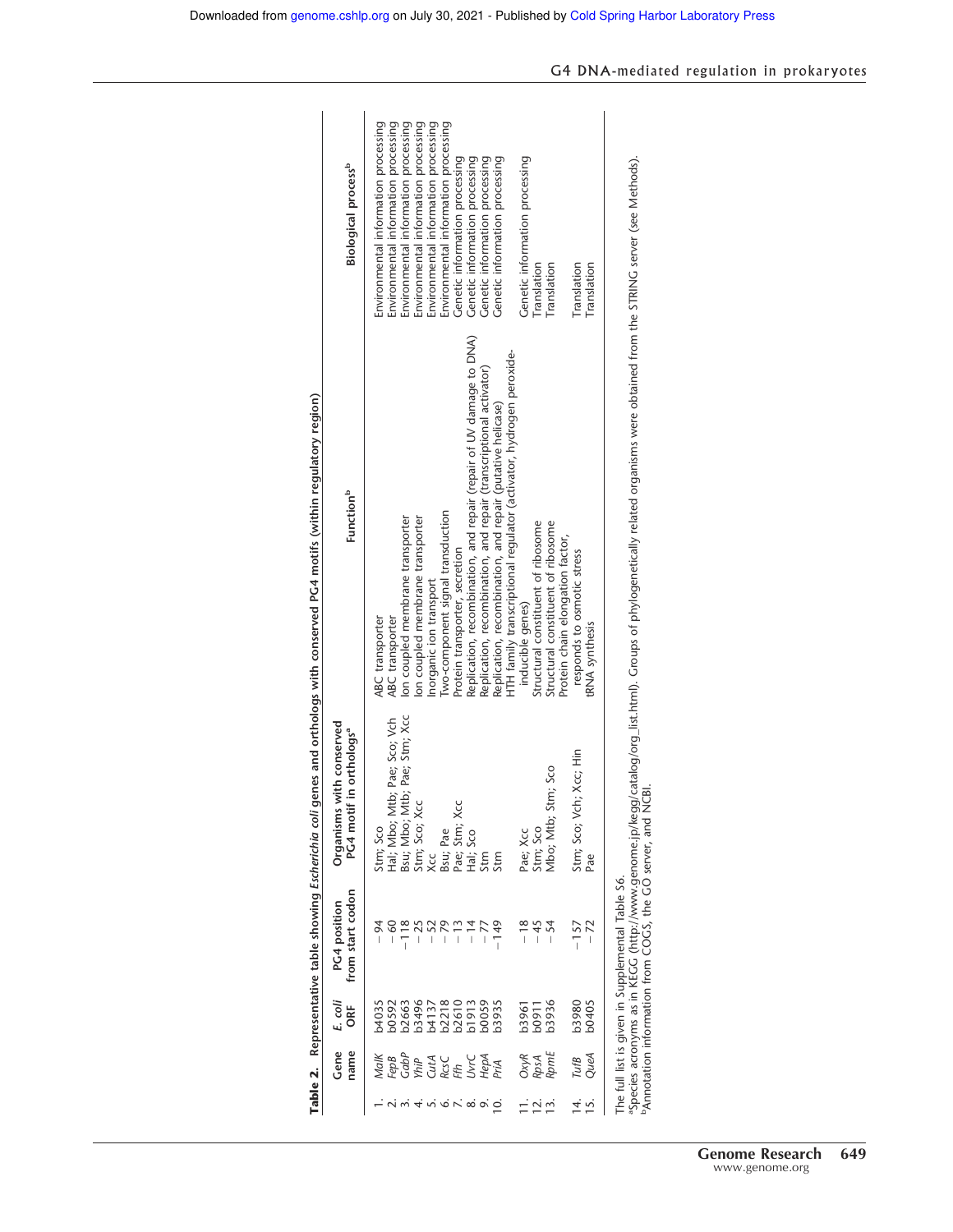

**Figure 3.** Genes harboring PG4 motifs in their regulatory region show distinct functional distribution in a comparative analysis comprising 37,974 ORFs from 18 organisms. (*A*) The distribution of genes with at least one PG4 motif within the  $-200$ -bp region is shown as the percentage of total genes in the respective function class—secondary metabolite biosynthesis, transcription, and translation related genes show significant difference (*P* < 0.004). (*B*) The intragenic PG4 motif density indicates that the distribution is not significantly different across the functional classes ( $P = 0.108$ ). The PG4 motif density was calculated as the number of bases involved in motif formation per kilobase of gene length. Two classes, chromatin structure and dynamics and RNA processing and modification, which constitute only 0.054% and 0.09% of the distribution, were not included in the plots. Extracellular structure, nuclear structure, and cytoskeleton genes do not have any motifs in their regulatory regions. Undefined classes like function unknown and general function prediction have been excluded from analysis along with genes not found in the COGS database. All function information was obtained from the COGS database. A plot showing distribution across the functional classes with respect to the total ORFs  $(5574)$  with PG4 motifs in  $-200$ -bp regions is shown in Supplemental Figure S5.

moter, in case of the control set) for the five factors with significant difference are shown in Figure 4, B and C (also Supplemental Fig. S6). We used predicted factor-binding sites as observed before without any further change. A large number of binding sites for factors like RpoD and Lrp result from the presence of numerous contiguous sites (overlapping within 2–3 bases at times); however, this is not expected to affect our conclusions since it holds for the control set also.

#### E. coli *PG4 sequences adopt G-quadruplex motifs in solution*

All PG4 motifs identified by us were based on previous information about sequence patterns, which could adopt quadruplex

motifs. We selected 11 sequences randomly from the upstream region of different genes in *E. coli* and checked their potential to adopt a quadruplex motif in solution under physiological conditions using CD. CD profiles for both strand orientations of the quadruplex motifs, parallel and antiparallel, have been well established (Balagurumoorthy and Brahmachari 1994). Nine out of 11 sequences readily formed structure in the presence of monovalent cation (both  $Na<sup>+</sup>$  and  $K<sup>+</sup>$ ). The CD spectra for all 11 sequences are included in Supplemental Figure S7.

# **Discussion**

Our analysis shows overrepresentation of G-quadruplex or G4 DNA motifs in putative regulatory regions in the noncoding genome of prokaryotes (Fig. 2A– E). Interestingly, a detailed analysis in regulatory regions of *E. coli* indicated that the target sites of transcription factors Lrp, FIS, GlpR, RpoS, and RpoD were predominantly associated with G4 motifs. This is the first genome-wide comparative study of G4 DNA in prokaryotes, and collectively our observations suggest that PG4 motifs may be biologically relevant as regulatory signals in prokaryotes. This is further supported by the fact that genomes with high PG4 motif frequency in their regulatory region (Fig. 2A) also show strong emphasis on regulation [12.3% and 8.4% of the coded proteins in *S. coelicolor* A3(2) and *P. aeruginosa* PAO1, respectively, are predicted to be involved in regulation relative to 3.0% in *Mycobacterium tuberculosis*, 5.8% in *E. coli*, and 5.3% in *Bacillus subtilis*] (Stover et al. 2000; Bentley et al. 2002).

Recent studies show evidence of in vivo presence of G4 DNA in *E. coli* (Duquette et al. 2004) and prevalence of G4 DNA in the human genome, which indicated a possible functional

role of these motifs (Huppert and Balasubramanian 2005; Todd et al. 2005). In comparison to the motifs reported from the human genome, the loop size distribution in prokaryotes appears quite contrasting. Our analysis indicated loop sizes of >3 nt to be predominant (Supplemental Fig. S2) compared to an overrepresentation of single nucleotide loops in the human genome (Huppert and Balasubramanian 2005). Based on analysis of the CD spectra of several G-rich oligonucleotides (Dapic et al. 2003; Hazel et al. 2004), this indicates the likelihood of G4 motifs with parallel strand orientation (Fig. 1) being preferred in the human genome, while the bacterial genomes appear to predominantly harbor motifs that could adopt both parallel and antiparallel structures (Supplemental Fig. S7).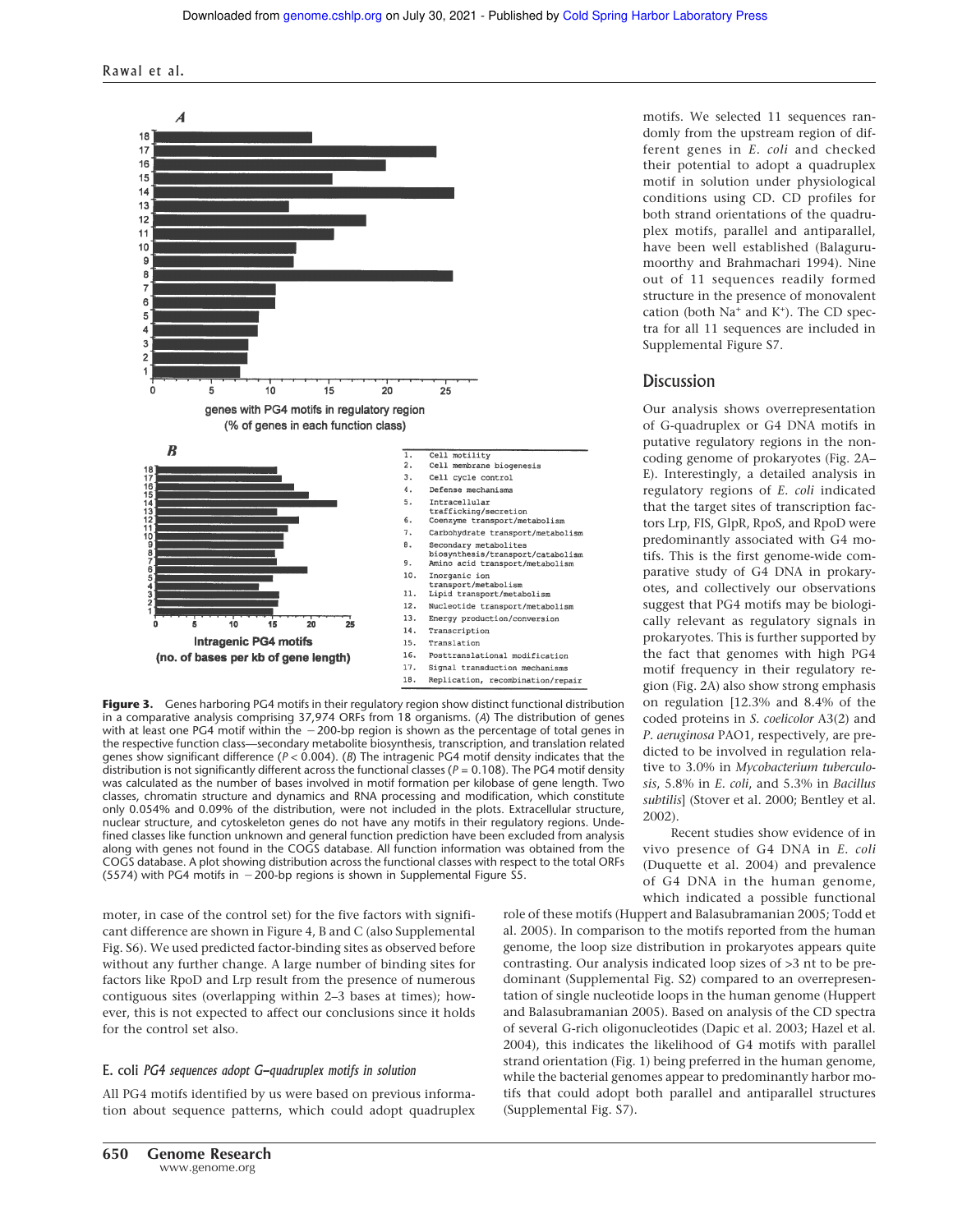| Operon<br>(RegulonDB) $^a$ | PG4 position from start codon | First gene in operon | Function of the first gene (COGS)            |
|----------------------------|-------------------------------|----------------------|----------------------------------------------|
| YadE                       | $-17$                         | yadl b0129           | Carbohydrate transport and metabolism genes  |
| YkfG yafX                  | $-184$                        | yafW b0246           | Not in COGS                                  |
| afuC b0263 insB 2 insA 2   | $-40$                         | yagB b0266           | Not in COGS                                  |
| YaqA                       | $-131$                        | yaqA b0267           | Replication, recombination, and repair genes |
| yagE_yagF                  | $-143$                        | yagE b0268           | Amino acid transport and metabolism genes    |
| queA tgt yajC secD secF    | $-72$                         | queA b0405           | Translation genes                            |
| Apt                        | $-89$                         | apt b0469            | Nucleotide transport and metabolism genes    |
| YbbB                       | $-187$                        | allS b0504           | <b>Transcription genes</b>                   |
| YbbT                       | $-43$                         | allA b0505           | Nucleotide transport and metabolism genes    |
| ybhR ybhS ybhF b0795 ybiH  | $-188$                        | ybiH b0796           | <b>Transcription genes</b>                   |
| YliH                       | $-24$                         | yliH b0836           | <b>Translation genes</b>                     |
| b1180                      | $-37$                         | ycgL b1179           | Not in COGS                                  |
| <b>D</b> sb <sub>B</sub>   | $-63$                         | nhaB b1186           | Inorganic ion transport and metabolism genes |
| Kch                        | $-95$                         | cls b1249            | Lipid transport and metabolism genes         |
| CybB                       | $-95$                         | cybB $b1418$         | Energy production and conversion genes       |

**Table 3. Representative table showing** *Escherichia coli* **operons with PG4 motifs in the putative regulatory region (up to** -**200 bp upstream of operon) for the + strand**

The full list is given in Supplemental Table S7.

a Predicted or characterized operon from RegulonDB.

# Growth phase response of sigma factor RpoD  $(\sigma^{70})$  and global regulators FIS and Lrp may be mediated through G4 motif formation in their target sites during supercoiling stress

Transcription-factor-binding site analysis in *E. coli* indicated five regulators, Lrp, FIS, GlpR, including the sigma factors  $\sigma^{70}$  and  $\sigma^{\text{S}}$ (product of *rpoD* and *rpoS* genes, respectively), to be predominantly associated with PG4 motifs. Except  $\sigma^S$ , which is essential for transcription of stationary-phase genes,  $\sigma^{70}$ , Lrp, FIS, and GlpR are "switched on" in the exponential growth phase following nutritional upshift and together control >1000 genes (Ishihama 1999 and references therein; Martinez-Antonio and Collado-Vides 2003). It is interesting to consider the relevance of association with PG4 motifs for these crucial regulatory factors.

An increase in the ATP/ADP ratio (energy charge) due to nutritional upshift enhances gyrase activity (because of the enhanced phosphorylation potential of the cell) resulting in higher negative superhelicity (Balke and Gralla 1987; Travers et al. 2001; Hatfield and Benham 2002). The stress-induced duplex destabilization (SIDD) model of Benham et al. indicates that high superhelical density results in the formation of localized non-B DNA motifs to counter superhelical stress, which exert regulatory control in *E. coli* (Singh et al. 1995; Hatfield and Benham 2002). In line with the SIDD model, we envisage that occurrence of local sites of partially destabilized duplex states may induce strandand sequence-specific formation of G4 motifs on strand separation (Wang et al. 2004). Based on our finding that regulatory regions harboring G4 sites are strongly associated with target sites of FIS, Lrp, GlpR,  $\sigma^{70}$ , and  $\sigma^{5}$  (Fig. 4), we predict that the regulatory response of these factors is mediated by G4 DNA formation in the supercoiled state. The actual mechanism, however, may involve presentation of specific recognition elements along with a combinatorial effect of diverse factors ranging from DNA topology to cellular interacting partners. The association of the target sites over a broad region (100 bp flanking G4 motifs) is consistent with the observation that transcription factor binding induces transmission of superhelical destabilization to distal promoter sites (Sheridan et al. 1999; Opel et al. 2004).

Our prediction is also supported by a high incidence of in vivo G4 motifs in supercoiled DNA relative to other topoisomers (58% vs. 31% and 24% in relaxed and linear templates, respec-

tively) in *E. coli* (Duquette et al. 2004). The association of FISbinding sites with G4 motifs is consistent with several reports indicating that FIS operates by stabilizing local DNA architecture and that supercoiling-responsive promoters harbor FIS-binding sites (Schneider et al. 2000). Additionally, it has been demonstrated that *topA* induces G4 motif formation (Arimondo et al. 2000). This is in line with our prediction, as FIS has been observed to induce *topA* expression during oxidative stress (Weinstein-Fischer et al. 2000).

Target sites for  $\sigma^S$ , which regulates >100 stationary-phasespecific genes (Ishihama 1999; Martinez-Antonio and Collado-Vides 2003), were also associated with PG4 motifs. Decreased DNA superhelicity in stationary-phase  $E$ . *coli* cells induces  $\sigma$ <sup>S</sup> activity while repressing that of  $\sigma^{70}$  (Kusano et al. 1996; Bordes et al. 2003). On the other hand,  $\sigma$ <sup>s</sup> response can also be induced by high osmolarity and heat shock during growth phase (Hengge-Aronis 1993; Jishage et al. 1996). Thus, although  $\sigma$ <sup>S</sup> response is complex, it is tempting to speculate that G4 motif formation in growth phase may assist repression of  $\sigma^S$  target sites and thereby contribute in switching of the  $\sigma^{70}/\sigma^5$  response during the transition from growth to stationary phase (Ishihama 1999).

A recent study demonstrates that the osmotic stress response (OSR) in *E. coli* is induced by supercoiling. Interestingly, they observed that the upstream region of genes in OSR are significantly enriched in binding sites for FIS, Lrp, GlpR, and RpoS (Table 5 of Cheung et al. 2003), which is consistent with our prediction. We also observed that several genes with statistically significant expression in OSR, like *apt, poxB, nhaB, ydcF, ygfF*, and *yibK*, had one or more PG4 motifs in their regulatory regions. In another recent genome-wide expression study of genes responsive to DNA relaxation in *E. coli*, we observed that several significantly induced (*cls, ycgL, insB\_2*, and *insA\_2*) and repressed (*eaeH, yeeS, mazG*, and *gidA*) genes may be potentially regulated by PG4 motifs, present either in the respective promoters or upstream of respective operons (Peter et al. 2004).

It must be noted that our conclusions are based on mostly predicted transcription-factor-binding sites and unlike the human *c-myc* and other cases (where G4 is implicated to be regulatory) (Howell et al. 1996; Siddiqui-Jain et al. 2002; Etzioni et al. 2005), no experimental proof exists of G4 DNA-mediated regulation in bacteria. Genome-wide ChIP analysis for bind-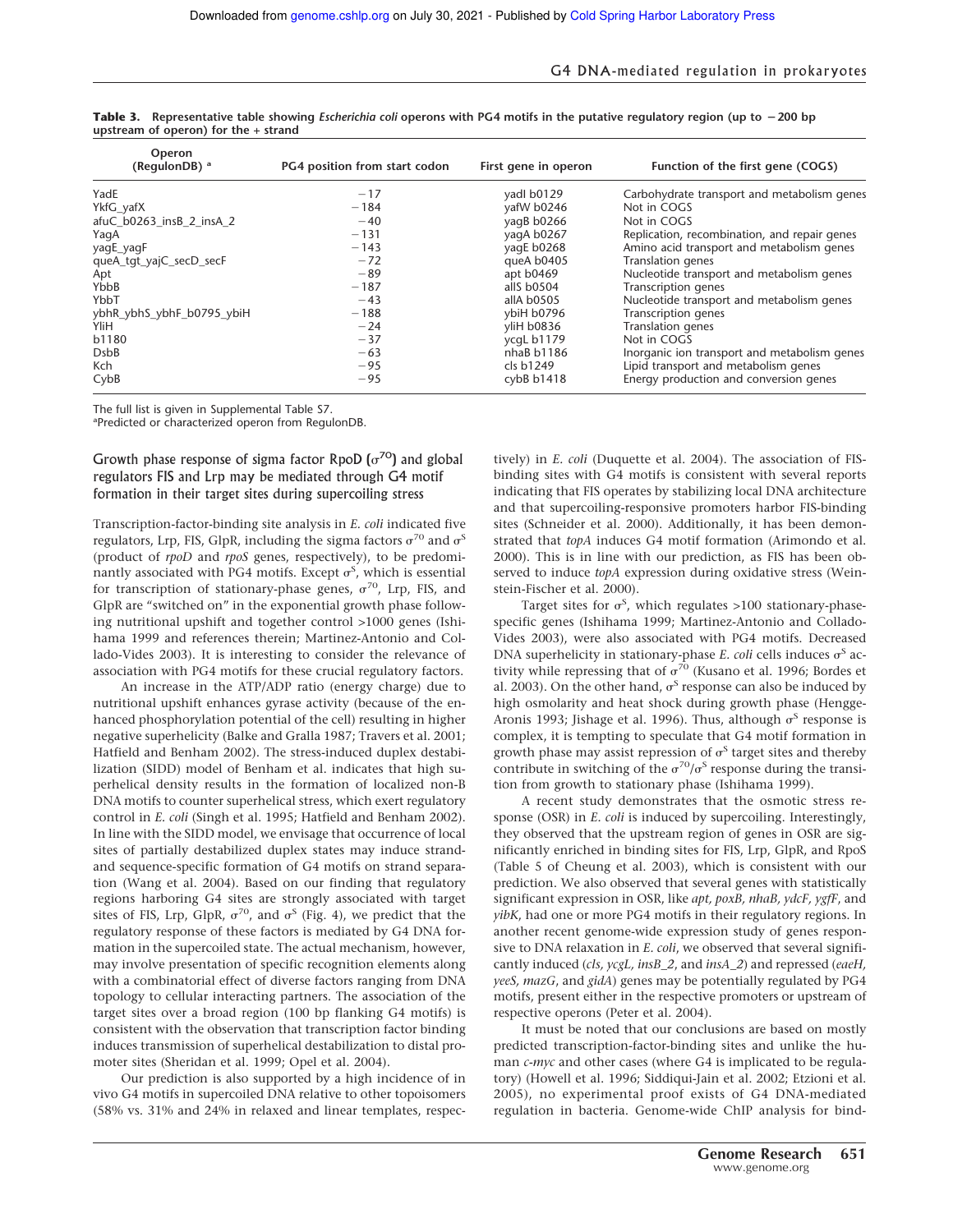

**Figure 4.** Global regulators Lrp, FIS, and GlpR and sigma factors  $\sigma^{70}$ and S are predominantly associated with PG4 motifs in *Escherichia coli*. We computationally mapped target sites for 55 DNA-binding proteins in the region flanking (100 bp) PG4 motifs present within  $-200$  bp of start codons in the  $+$  strand (118 motifs) and  $-$  strand (96 motifs). Sites were also mapped to 445 promoter regions (within  $-200$  bp of start codon) devoid of PG4 motifs as a control set. (*A*) Overall representation of sites (for nine factors with >1% sites) as a percentage of total sites for 55 DNA-binding proteins is shown for the respective regions. (*B*) Frequency distribution of TFBS. Motifs or promoters (%) were plotted against the number of sites found either flanking the motifs or within the promoter (in case of control set); representative plots for three factors are shown (for others, see Supplemental Fig. S6). Distributions were observed to be significantly (*P* < 0.001) different for Lrp, RpoD, FIS, RpoS, and GlpR when compared between the  $+$  or  $-$  strand and the control set, while SoxS, TyrR, Crp, and OmpR did not show a statistically significant difference ( $P > 0.05$ ). (C) Target sites (median) per motif ( $+/-$  strand) or promoter (control set) are shown for five factors with significantly different distribution. Nonparametric comparisons were done using the Mann-Whitney U-test; the *P*-values for respective comparisons are shown in Supplemental Table S8.

Our findings provide several bioinformatics insights. Significant among them are tentative results showing that transcription, secondary metabolite biosynthesis, and signal transduction classes have more genes (relative to other classes) that could be under G4 motif control (Fig. 3A). This is largely consistent with the fact that supercoiling-induced DNA topology controls transcription of several regulons and stimulons during the exponential growth phase (Schneider et al. 1999; Hatfield and Benham 2002; Peter et al. 2004). Cheung et al. (2003) have made similar observations with respect to clusters of genes belonging to macromolecule, amino acid, and building block biosynthesis, which are significantly overexpressed as a result of superhelical stress during the osmotic stress response (OSR). Another interesting observation indicated that GC-rich genomes selected positively for G4 motifs in the near upstream regions (Fig. 2B). Based on the SIDD model of Hatfield and Benham, it is tempting to speculate that in GC-rich organisms, where duplex destabilization is energetically more demanding, favorable G4 motif formation may relax superhelical density (Hatfield and Benham 2002). Our previous reports suggesting favorable kinetics of G4 motif formation within the nuclease-hypersensitive element of the human *c-myc* promoter support this hypothesis (Halder and Chowdhury 2005; Halder et al. 2005). However, such a possibility has to be clearly demonstrated.

Taken together, these findings suggest that G4 DNA may be biologically relevant as regulatory signals in prokaryotes. The motifs may be particularly important in translating environmental stimuli (nutritional upshift) into a functional message by presenting target sites for orchestrating the activity of global transcriptional regulators in *E. coli*.

# Methods

## **Organisms**

18 bacterial organisms were used for our analysis after downloading their genomes from the NCBI database (http:// www.ncbi.nlm.nih.gov/genomes/lproks.cgi). (The abbreviations used are from the KEGG database; http://www.genome.jp/kegg/ catalog/org\_list.html; Kanehisa and Goto 2000; they are also mentioned in the Supplemental material). Organisms were chosen such that apart from two groups of closely related organisms—Vch, Stm, Eco and Mtu, Mbo, Sco—all others belonged to evolutionarily distant clades. The STRING server (http:// string.embl.de/; von Mering et al. 2003), which is based on various phylogenetic distance measures, was used for this purpose.

#### PG4 motif searching, genomic mapping, and analysis

Potential G4 motifs (i.e., G-quadruplex-forming sequences) in the 18 genomes were searched with a customized program written using Perl. We adopted a general pattern:  $G_n$ -N<sub>L1</sub>- $G_n$ -N<sub>L2</sub>- $G_n$ -NL3-G*<sup>n</sup>* , where G is guanine and N is any nucleotide including G. The number of guanines constituting the stem of G4 DNA (Fig. 1) is given by *n*. *n* was varied from 2 to 5 but restricted to be constant within a particular motif. This does not exclude identification of G4 sequence with variable G-runs as Gs were included in loops, and enables ready detection of the number of tetrads possible in a given sequence (details of the parsing method, includ-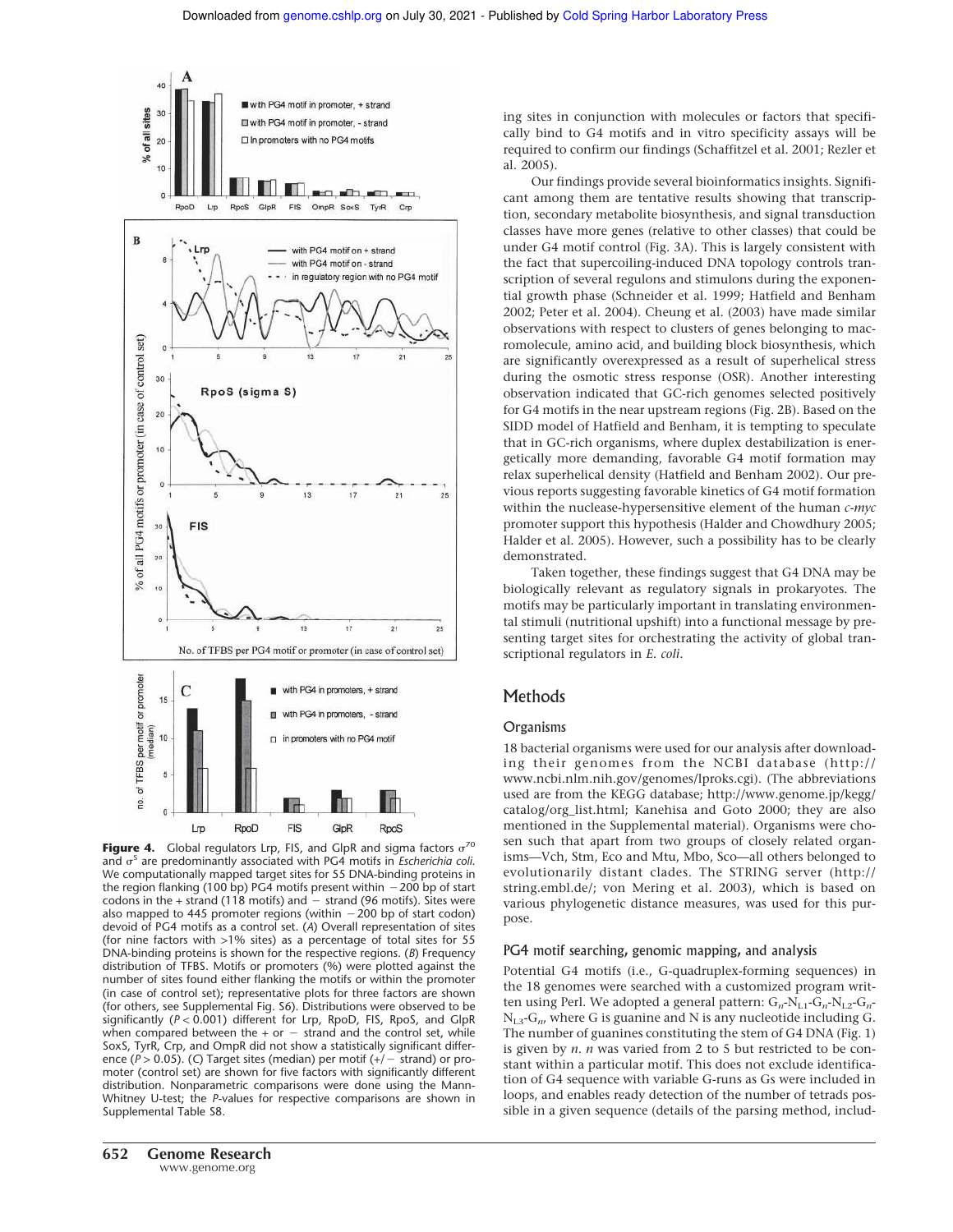ing comparison with previously published methods, is discussed in the Supplemental material). The number of nucleotides in the three loops L1, L2, and L3 was allowed to vary from 1 to 5, such that the size of loops may vary within a given G4 motif. The program was rerun with cytosine instead of guanine to identify motifs on the  $-$  strand and appropriately corrected for orientation before mapping their position in the context of genes. We restricted our program to the above values of stem and loop length after considering the following points. First, single Gtetrads have been observed only in very high (millimolar) guanine solutions and may not be physiologically relevant (Gellert et al. 1962), and a tetrad length exceeding five guanines was not found by us except in only one or two cases. Similar observations have been made before (Todd et al. 2005). We included a stem size of two guanines as various previous reports indicated G4 DNA and RNA with two tetrads as biologically relevant (see Supplemental material) (Wells et al. 1988; Darnell et al. 2001). The loop length was arbitrarily restrained to a maximum of 5 nt for practical reasons. An unrestrained loop length would make searching difficult; moreover, we found that G4 motifs exist as short nucleic acids (a length between 10 and 39 bases was predominant) (Supplemental Table S4), which is also supported by earlier evidence (Hazel et al. 2004). Considering the possible variability in the loops within a motif, we analyzed the loop distribution using a mosaic plot (Friendly 1994) wherein the predominant loop distributions can be readily identified. A single putative quadruplex sequence may present multiple quadruplex topologies with variation in both loop and tetrad compositions. Furthermore, overlapping patterns may be present with more than four G-runs where only one motif is possible at a time (Supplemental Fig. S1). This complicates the analysis for exactly determining the number of possible motifs in a given sequence. We have addressed this by stitching overlapping patterns to present tracts. This tract information has been used for all genomic comparative analysis. However, for analysis of tetrad size and loop combinations, all possible PG4 motifs were considered. This was particularly done to check the prevalence of any structural type or tetrad/loop combination of G4 DNA on a genome-wide scale.

We divided each genome into three regions for mapping of the PG4 motifs: (1) intragenic; (2) putative regulatory (up to 200 bases) upstream of the gene's start codon; and (3) "rest-ofintergenic," comprising all other non-coding intergenic regions (including the downstream intergenic region separating convergently oriented genes). Region 2 comprises the actual intergenic distance when two genes are separated by <200 bases. This partitioning was used for all analysis except where mentioned. The relative abundance of PG4 motifs in different genomic regions was statistically compared, and the significance levels were estimated using the nonparametric Signed Wilcoxon Ranks Test (Wilcoxon 1945). As a control for the significance of PG4 motifs vis-à-vis their distinct genomic distribution, we searched for sequence patterns with multiple G-runs, which were restricted such that they would be unable to adopt a G4 motif (see Supplemental material). The programs written for genome-wide searching, mapping, and analyzing PG4 motifs are available upon request.

In prokaryotes, it is difficult to predict regulatory regions. For a gene within an operon, its promoter may be several genes upstream. In certain cases, a gene within an operon may have its own promoter also. It is difficult to predict operons, and moreover, the first gene in an operon in less well-studied organisms (McGuire et al. 2000). On the other hand, we noticed that a majority of operons in *E. coli* consist of only two to three genes (Salgado et al. 2004). For comparative function analyses across all

organisms, we considered the near upstream region of all ORFs as the putative regulatory region. The upstream distance was taken to be  $-200$  bp as the majority of binding sites for DNA-binding proteins in bacteria are found within the first 200 bases upstream of the start codon. Even in cases when there is a site further upstream, one finds another site close to the promoter (Gralla and Collado-Vides 1996). Similarly, very few regulatory sites are present downstream of the start codon; hence, we analyzed only the non-coding regions proximal to the start codon for PG4 motifs, as motifs in this region are expected to be most relevant in gene regulation.

### Function classification of genes with PG4 motifs in regulatory region in 18 organisms

We considered 61,974 ORFs in 18 organisms classified in 23 functional classes as defined by the COGS database (Tatusov et al. 1997) for this analysis. All ORFs with one or more PG4 motif(s) within 200 bp of the start codon in each function class were identified. These data were analyzed in two ways after excluding genes that were either not present or not well defined (i.e., general function prediction and function unknown) in COGS. First, we found the percentage of positive hits (genes with PG4 motif in  $-200$  bp) in each class. Second, we found out the function classes with a higher number of positive hits. As a control, we also analyzed the intragenic PG4 motif density of all the 61,974 ORFs. First, the intragenic PG4 motifs were identified, and then the number of bases constituting a motif was counted in each case. This was expressed as "per kb of gene sequence" (motif frequency). The value of motif frequency across all genes in each function class was evaluated for comparative analysis.

# Identification of orthologs with conserved PG4 motifs in regulatory region

For finding orthologous genes with conserved PG4 motifs in regulatory regions within the 18 bacterial organisms studied by us, we used the COGS database. The *E. coli* genes with PG4 motifs within the  $-200$ -bp region were considered as the reference in this case and used to search for orthologs in the 17 other organisms. Identification of one or more PG4 motif(s) within the  $-200$ region of the ortholog was considered a positive hit, and these genes were classified into the phylogenetic groups defined by STRING server (von Mering et al. 2003). Identification of orthologs with conserved PG4 motif(s) in the regulatory region in distantly related organisms was considered to be significant.

# Mapping of PG4 motifs to the transcription regulatory network in *E. coli*

We mapped the regulatory regions with PG4 motifs in *E. coli* in the context of its regulatory network, that is, characterized and predicted operons and promoters. Characterized promoters for 16 genes were obtained from the PromEC database (http:// margalit.huji.ac.il/promec/) (Hershberg et al. 2001), and 178 predicted operons and 151 predicted promoters from RegulonDB (http://www.cifn.unam.mx/Computational\_Genomics/ regulondb/) were used (Salgado et al. 2004).

### Mapping of transcription-factor-binding sites to PG4 motifs in the −200-bp region of genes in *E. coli*

We searched for transcription-factor-binding sites (TFBS) associated with all PG4 motifs found in the regulatory region of *E. coli* genes. TFBS (DNA sequence matrices) for 55 *E. coli* DNA-binding proteins from http://arep.med.harvard.edu/ecoli\_matrices/ (Robison et al. 1998) with high confidence scores, which comprise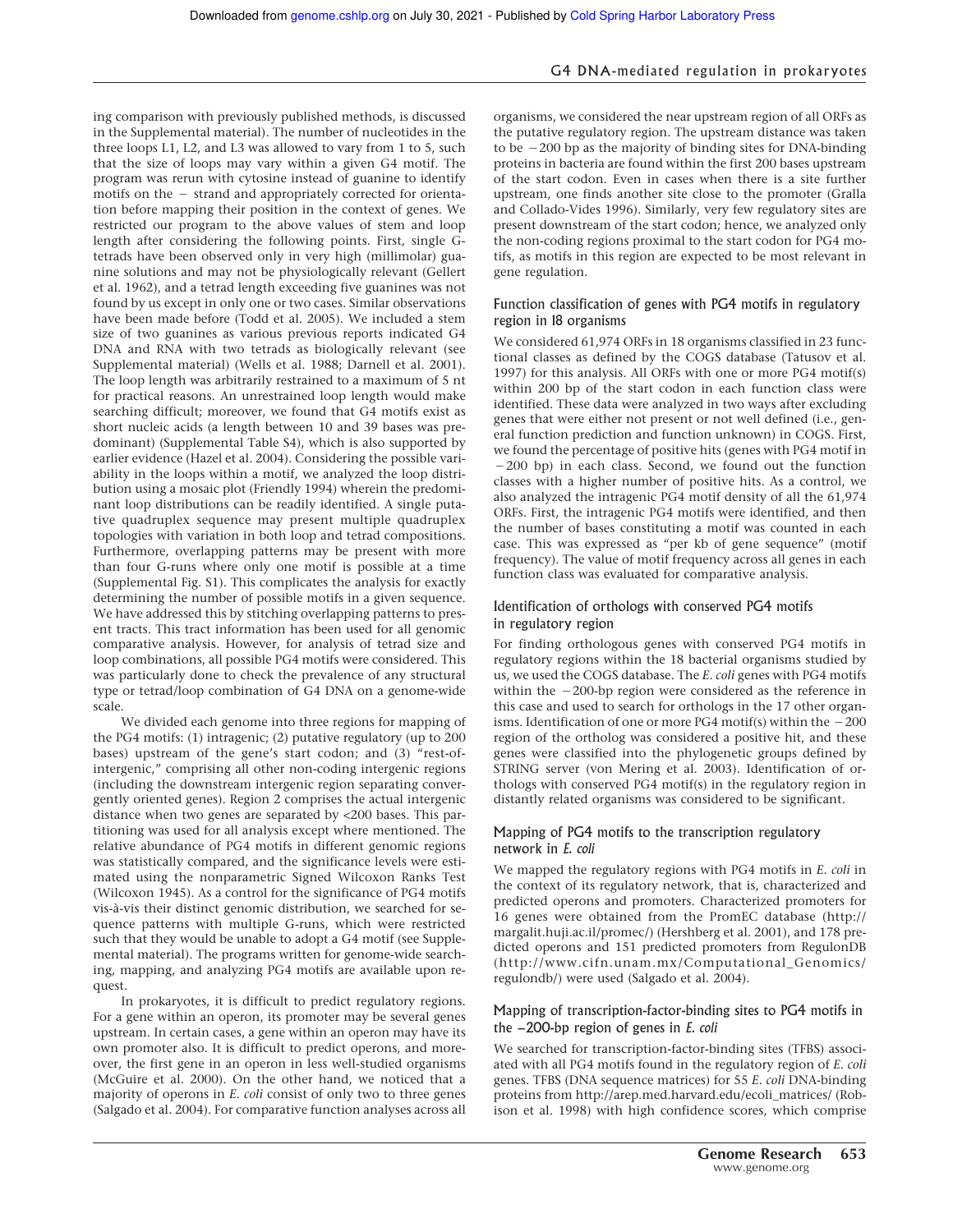#### Rawal et al.

both functionally characterized as well as predicted sites, were used. Sites from the library of matrices were validated against the gene list file for *E. coli* from NCBI (http://www.ncbi.nlm.nih.gov/ genomes/) before mapping to flanking regions (100 bases) of PG4 motifs, which are present within 200 bp upstream of the start codon. A window size of 100 bases was used as the flanking region based on previous studies indicating that formation of non-B DNA motifs may have a regulatory effect at a distant promoter site (Hatfield and Benham 2002); however, this distance can be >100 bases. Similarly, we mapped TFBS on 445 putative regulatory regions (comprising 200 bp upstream of start codons) that did not harbor any PG4 motifs, as a control set. All matrices were mapped as reported in the database, without introducing any change for overlapping target sites.

#### Circular dichroism

Circular dichroism (CD) measurements were performed on a Jasco Spectropolarimeter (model J 715) as described previously (Mathur et al. 2004). See also Supplemental material.

# Acknowledgments

We are grateful to Samir K. Brahmachari for support and encouragement. S.C. thanks Partha P. Majumder of the Indian Statistical Institute, Kolkata for helpful discussion; Munia Ganguli, IGIB, for critical reading of the manuscript; and all members of the Chowdhury Lab for useful discussions. K.H. acknowledges a research fellowship (JRF) from CSIR. This work was supported by grants from the CSIR task force project CMM 0017. We also thank the referees for assisting us in enriching the manuscript content.

#### References

- Arimondo, P.B., Riou, J.F., Mergny, J.L., Tazi, J., Sun, J.S., Garestier, T., and Helene, C. 2000. Interaction of human DNA topoisomerase I with G-quartet structures. *Nucleic Acids Res.* **28:** 4832–4838.
- Bachrati, C.Z. and Hickson, I.D. 2003. RecQ helicases: Suppressors of tumorigenesis and premature aging. *Biochem. J.* **374:** 577–606.
- Bacolla, A. and Wells, R.D. 2004. Non-B DNA conformations, genomic rearrangements, and human disease. *J. Biol. Chem.* **279:** 47411–47414.
- Balagurumoorthy, P. and Brahmachari, S.K. 1994. Structure and stability of human telomeric sequence. *J. Biol. Chem.* **269:** 21858–21869.
- Balke, V.L. and Gralla, J.D. 1987. Changes in the linking number of supercoiled DNA accompany growth transitions in *Escherichia coli. J. Bacteriol.* **169:** 4499–4506.
- Beer, M.A. and Tavazoie, S. 2004. Predicting gene expression from sequence. *Cell* **117:** 185–198.
- Bentley, S.D., Chater, K.F., Cerdeno-Tarraga, A.M., Challis, G.L., Thomson, N.R., James, K.D., Harris, D.E., Quail, M.A., Kieser, H., Harper, D., et al. 2002. Complete genome sequence of the model actinomycete *Streptomyces coelicolor* A3(2). *Nature* **417:** 141–147.
- Bordes, P., Conter, A., Morales, V., Bouvier, J., Kolb, A., and Gutierrez, C. 2003. DNA supercoiling contributes to disconnect  $\sigma^S$ accumulation from S -dependent transcription in *Escherichia coli. Mol. Microbiol.* **48:** 561–571.
- Cheung, I., Schertzer, M., Rose, A., and Lansdorp, P.M. 2002. Disruption of dog-1 in *Caenorhabditis elegans* triggers deletions upstream of guanine-rich DNA. *Nat. Genet.* **31:** 405–409.
- Cheung, K.J., Badarinarayana, V., Selinger, D.W., Janse, D., and Church, G.M. 2003. A microarray-based antibiotic screen identifies a regulatory role for supercoiling in the osmotic stress response of *Escherichia coli. Genome Res.* **13:** 206–215.
- Christiansen, J., Kofod, M., and Nielsen, F.C. 1994. A guanosine quadruplex and two stable hairpins flank a major cleavage site in insulin-like growth factor II mRNA. *Nucleic Acids Res.* **22:** 5709–5716.
- Cummings, C.J. and Zoghbi, H.Y. 2000. Trinucleotide repeats: Mechanisms and pathophysiology. *Annu. Rev. Genomics Hum. Genet.*
- **1:** 281–328. Dapic, V., Abdomerovic, V., Marrington, R., Peberdy, J., Rodger, A.,

Trent, J.O., and Bates, P.J. 2003. Biophysical and biological properties of quadruplex oligodeoxyribonucleotides. *Nucleic Acids Res.* **31:** 2097–2107.

- Darnell, J.C., Jensen, K.B., Jin, P., Brown, V., Warren, S.T., and Darnell, R.B. 2001. Fragile X mental retardation protein targets G quartet mRNAs important for neuronal function. *Cell* **107:** 489–499.
- Dunnick, W., Hertz, G.Z., Scappino, L., and Gritzmacher, C. 1993. DNA sequences at immunoglobulin switch region recombination sites. *Nucleic Acids Res.* **21:** 365–372.
- Duquette, M.L., Handa, P., Vincent, J.A., Taylor, A.F., and Maizels, N. 2004. Intracellular transcription of G-rich DNAs induces formation of G-loops, novel structures containing G4 DNA. *Genes & Dev.* **18:** 1618–1629.
- Etzioni, S., Yafe, A., Khateb, S., Weisman-Shomer, P., Bengal, E., and Fry, M. 2005. Homodimeric MyoD preferentially binds tetraplex structures of regulatory sequences of muscle-specific genes. *J. Biol. Chem.* **280:** 26805–26812.
- Florquin, K., Saeys, Y., Degroeve, S., Rouze, P., and Vande, P.Y. 2005. Large-scale structural analysis of the core promoter in mammalian and plant genomes. *Nucleic Acids Res.* **33:** 4255–4264.
- Friendly, M. 1994. Mosaic displays for multi-way contingency tables. *J. Am. Stat. Assoc.* 190–200.
- Gellert, M., Lipsett, M.N., and Davies, D.R. 1962. Helix formation by guanylic acid. *Proc. Natl. Acad. Sci.* **48:** 2013–2018.
- Gilbert, D.E. and Feigon, J. 1999. Multistranded DNA structures. *Curr. Opin. Struct. Biol.* **9:** 305–314.
- Gralla, J.D. and Collado-Vides, J. 1996. Organization and function of transcription regulatory elements. In Escherichia coli *and* Salmonella*: Molecular and cellular biology* (ed. F.C. Neidhardt), pp. 1232–1245. ASM Press, Washington, DC.
- Halder, K. and Chowdhury, S. 2005. Kinetic resolution of bimolecular hybridization versus intramolecular folding in nucleic acids by surface plasmon resonance: Application to G-quadruplex/duplex competition in human *c-myc* promoter. *Nucleic Acids Res.* **33:** 4466–4474.
- Halder, K., Mathur, V., Chugh, D., Verma, A., and Chowdhury, S. 2005. Quadruplex–duplex competition in the nuclease hypersensitive element of human c-myc promoter: C to T mutation in C-rich strand enhances duplex association. *Biochem. Biophys. Res. Commun.* **327:** 49–56.
- Hanakahi, L.A., Sun, H., and Maizels, N. 1999. High affinity interactions of nucleolin with G-G-paired rDNA. *J. Biol. Chem.* **274:** 15908–15912.
- Hatfield, G.W. and Benham, C.J. 2002. DNA topology-mediated control of global gene expression in *Escherichia coli. Annu. Rev. Genet.* **36:** 175–203.
- Hazel, P., Huppert, J., Balasubramanian, S., and Neidle, S. 2004. Loop-length-dependent folding of G-quadruplexes. *J. Am. Chem. Soc.* **126:** 16405–16415.
- Hengge-Aronis, R. 1993. Survival of hunger and stress: The role of rpoS in early stationary phase gene regulation in *E. coli. Cell* **72:** 165–168.
- Hershberg, R., Bejerano, G., Santos-Zavaleta, A., and Margalit, H. 2001. PromEC: An updated database of *Escherichia coli* mRNA promoters with experimentally identified transcriptional start sites. *Nucleic Acids Res.* **29:** 277.
- Horsburgh, B.C., Kollmus, H., Hauser, H., and Coen, D.M. 1996. Translational recoding induced by G-rich mRNA sequences that form unusual structures. *Cell* **86:** 949–959.
- Howell, R.M., Woodford, K.J., Weitzmann, M.N., and Usdin, K. 1996. The chicken  $\beta$ -globin gene promoter forms a novel "cinched" tetrahelical structure. *J. Biol. Chem.* **271:** 5208–5214.
- Huppert, J.L. and Balasubramanian, S. 2005. Prevalence of quadruplexes in the human genome. *Nucleic Acids Res.* **33:** 2908–2916.
- Incles, C.M., Schultes, C.M., Kempski, H., Koehler, H., Kelland, L.R., and Neidle, S. 2004. A G-quadruplex telomere targeting agent produces p16-associated senescence and chromosomal fusions in human prostate cancer cells. *Mol. Cancer Ther.* **3:** 1201–1206.
- Ishihama, A. 1999. Modulation of the nucleoid, the transcription apparatus, and the translation machinery in bacteria for stationary phase survival. *Genes Cells* **4:** 135–143.
- Jishage, M., Iwata, A., Ueda, S., and Ishihama, A. 1996. Regulation of RNA polymerase  $\sigma$  subunit synthesis in *Escherichia coli*: Intracellular levels of four species of  $\sigma$  subunit under various growth conditions. *J. Bacteriol.* **178:** 5447–5451.
- Kanehisa, M. and Goto, S. 2000. KEGG: Kyoto Encyclopedia of Genes and Genomes. *Nucleic Acids Res.* **28:** 27–30.
- Kolodner, R.D. 1995. Mismatch repair: Mechanisms and relationship to cancer susceptibility. *Trends Biochem. Sci.* **20:** 397–401.
- Kusano, S., Ding, Q., Fujita, N., and Ishihama, A. 1996. Promoter selectivity of *Escherichia coli* RNA polymerase E  $\sigma^{70}$  and E  $\sigma^{38}$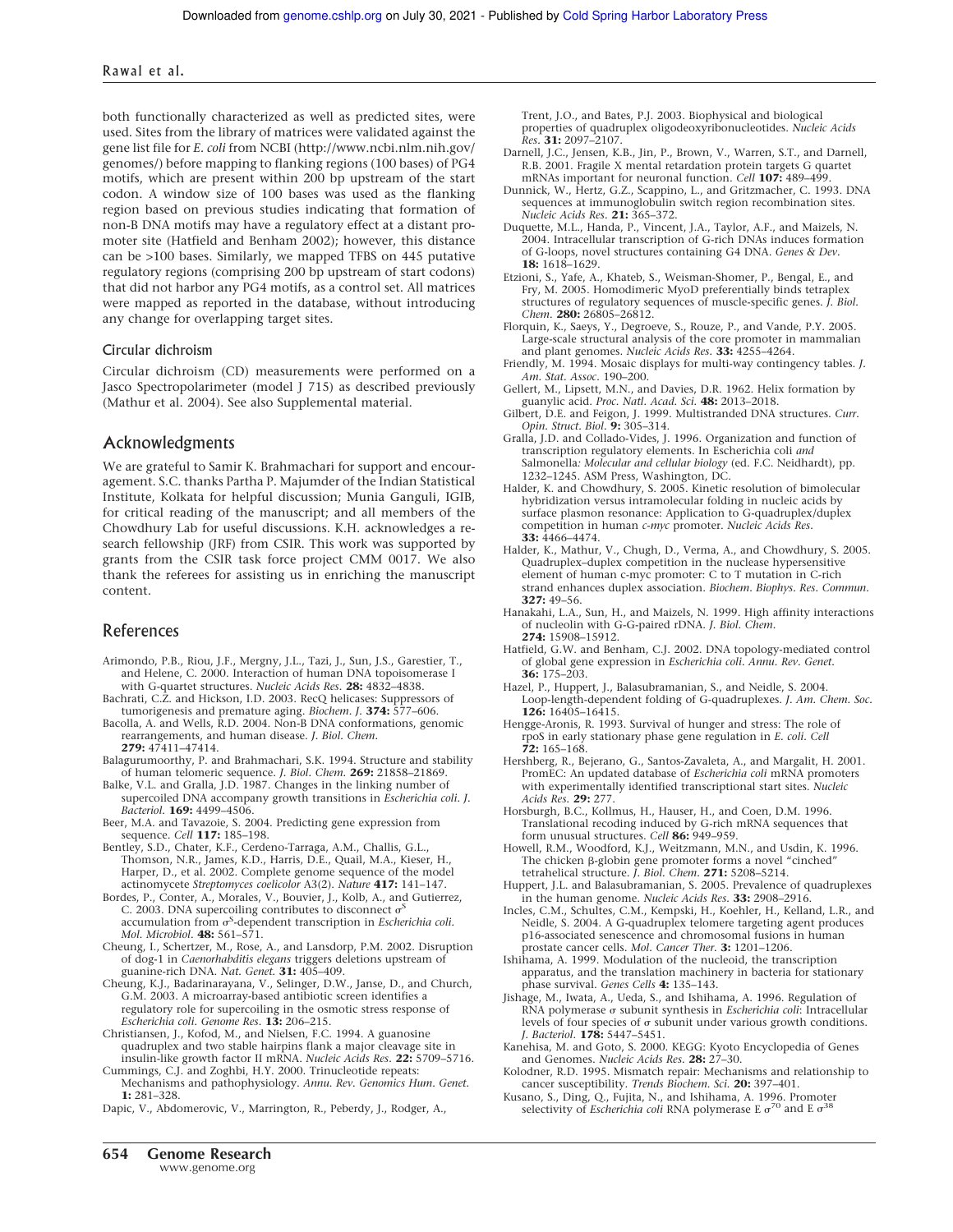holoenzymes. Effect of DNA supercoiling. *J. Biol. Chem.* **271:** 1998–2004.

- Martinez-Antonio, A. and Collado-Vides, J. 2003. Identifying global regulators in transcriptional regulatory networks in bacteria. *Curr. Opin. Microbiol.* **6:** 482–489.
- Mathur, V., Verma, A., Maiti, S., and Chowdhury, S. 2004. Thermodynamics of i-tetraplex formation in the nuclease hypersensitive element of human c-myc promoter. *Biochem. Biophys. Res. Commun.* **320:** 1220–1227.
- McGuire, A.M., Hughes, J.D., and Church, G.M. 2000. Conservation of DNA regulatory motifs and discovery of new motifs in microbial
- genomes. *Genome Res.* **10:** 744–757. McMurray, C.T. 1999. DNA secondary structure: A common and causative factor for expansion in human disease. *Proc. Natl. Acad. Sci.* **96:** 1823–1825.
- Modrich, P. and Lahue, R. 1996. Mismatch repair in replication fidelity, genetic recombination, and cancer biology. *Annu. Rev. Biochem.* **65:** 101–133.
- Neidle, S. and Read, M.A. 2000. G-quadruplexes as therapeutic targets. *Biopolymers* **56:** 195–208.

Opel, M.L. and Hatfield, G.W. 2001. DNA supercoiling-dependent transcriptional coupling between the divergently transcribed promoters of the ilvYC operon of *Escherichia coli* is proportional to promoter strengths and transcript lengths. *Mol. Microbiol.* **39:** 191–198.

- Opel, M.L., Aeling, K.A., Holmes, W.M., Johnson, R.C., Benham, C.J., and Hatfield, G.W. 2004. Activation of transcription initiation from a stable RNA promoter by a Fis protein-mediated DNA structural transmission mechanism. *Mol. Microbiol.* **53:** 665–674.
- Parkinson, G.N., Lee, M.P., and Neidle, S. 2002. Crystal structure of parallel quadruplexes from human telomeric DNA. *Nature* **417:** 876–880.
- Pedersen, A.G., Jensen, L.J., Brunak, S., Staerfeldt, H.H., and Ussery, D.W. 2000. A DNA structural atlas for *Escherichia coli*. *J. Mol. Biol.* **299:** 907–930.

Perez-Martin, J. and de Lorenzo, V. 1997. Clues and consequences of DNA bending in transcription. *Annu. Rev. Microbiol.* **51:** 593–628.

Peter, B.J., Arsuaga, J., Breier, A.M., Khodursky, A.B., Brown, P.O., and Cozzarelli, N.R. 2004. Genomic transcriptional response to loss of chromosomal supercoiling in *Escherichia coli. Genome Biol.* **5:** R87.

Rezler, E.M., Seenisamy, J., Bashyam, S., Kim, M.Y., White, E., Wilson, W.D., and Hurley, L.H. 2005. Telomestatin and diseleno sapphyrin bind selectively to two different forms of the human telomeric G-quadruplex structure. *J. Am. Chem. Soc.* **127:** 9439–9447.

Rich, A. and Zhang, S. 2003. Timeline: Z-DNA: The long road to biological function. *Nat. Rev. Genet.* **4:** 566–572.

- Robison, K., McGuire, A.M., and Church, G.M. 1998. A comprehensive library of DNA-binding site matrices for 55 proteins applied to the complete *Escherichia coli* K-12 genome. *J. Mol. Biol.* **284:** 241–254.
- Salgado, H., Gama-Castro, S., Martinez-Antonio, A., Diaz-Peredo, E., Sanchez-Solano, F., Peralta-Gil, M., Garcia-Alonso, D., Jimenez-Jacinto, V., Santos-Zavaleta, A., Bonavides-Martinez, C., et al. 2004. RegulonDB (version 4.0): Transcriptional regulation, operon organization and growth conditions in *Escherichia coli* K-12. *Nucleic Acids Res.* **32:** D303–D306.
- Schaffitzel, C., Berger, I., Postberg, J., Hanes, J., Lipps, H.J., and Pluckthun, A. 2001. In vitro generated antibodies specific for telomeric guanine-quadruplex DNA react with *Stylonychia lemnae* macronuclei. *Proc. Natl. Acad. Sci.* **98:** 8572–8577.
- Schneider, R., Travers, A., Kutateladze, T., and Muskhelishvili, G. 1999. A DNA architectural protein couples cellular physiology and DNA topology in *Escherichia coli*. *Mol. Microbiol.* **34:** 953–964.
- Schneider, R., Travers, A., and Muskhelishvili, G. 2000. The expression of the *Escherichia coli* fis gene is strongly dependent on the superhelical density of DNA. *Mol. Microbiol.* **38:** 167–175.
- Seenisamy, J., Rezler, E.M., Powell, T.J., Tye, D., Gokhale, V., Joshi, C.S., Siddiqui-Jain, A., and Hurley, L.H. 2004. The dynamic character of the G-quadruplex element in the c-MYC promoter and modification by TMPyP4. *J. Am. Chem. Soc.* **126:** 8702–8709.
- Sen, D. and Gilbert, W. 1988. Formation of parallel four-stranded complexes by guanine-rich motifs in DNA and its implications for meiosis. *Nature* **334:** 364–366.
- Shen, J.C. and Loeb, L.A. 2000. The Werner syndrome gene: The molecular basis of RecQ helicase-deficiency diseases. *Trends Genet.* **16:** 213–220.
- Sheridan, S.D., Benham, C.J., and Hatfield, G.W. 1999. Inhibition of DNA supercoiling-dependent transcriptional activation by a distant B-DNA to Z-DNA transition. *J. Biol. Chem.* **274:** 8169–8174.
- Siddiqui-Jain, A., Grand, C.L., Bearss, D.J., and Hurley, L.H. 2002. Direct evidence for a G-quadruplex in a promoter region and its targeting with a small molecule to repress c-MYC transcription. *Proc. Natl. Acad. Sci.* **99:** 11593–11598.
- Simonsson, T., Pecinka, P., and Kubista, M. 1998. DNA tetraplex formation in the control region of c-myc. *Nucleic Acids Res.* **26:** 1167–1172.
- Sinden, R.R. 1994. *DNA structure and function.* Academic Press, San Diego.
- 1999. Biological implications of the DNA structures associated with disease-causing triplet repeats. *Am. J. Hum. Genet.* **64:** 346–353. Singh, J., Mukerji, M., and Mahadevan, S. 1995. Transcriptional
- activation of the *Escherichia coli* bgl operon: Negative regulation by DNA structural elements near the promoter. *Mol. Microbiol.* **17:** 1085–1092.
- Stover, C.K., Pham, X.Q., Erwin, A.L., Mizoguchi, S.D., Warrener, P., Hickey, M.J., Brinkman, F.S., Hufnagle, W.O., Kowalik, D.J., Lagrou, M., et al. 2000. Complete genome sequence of *Pseudomonas aeruginosa* PA01, an opportunistic pathogen. *Nature* **406:** 959–964.
- Strand, M., Prolla, T.A., Liskay, R.M., and Petes, T.D. 1993. Destabilization of tracts of simple repetitive DNA in yeast by
- mutations affecting DNA mismatch repair. *Nature* **365:** 274–276. Tatusov, R.L., Koonin, E.V., and Lipman, D.J. 1997. A genomic perspective on protein families. *Science* **278:** 631–637.
- Todd, A.K., Johnston, M., and Neidle, S. 2005. Highly prevalent putative quadruplex sequence motifs in human DNA. *Nucleic Acids Res.* **33:** 2901–2907.
- Travers, A., Schneider, R., and Muskhelishvili, G. 2001. DNA supercoiling and transcription in *Escherichia coli*: The FIS connection. *Biochimie* **83:** 213–217.
- von Mering, C., Huynen, M., Jaeggi, D., Schmidt, S., Bork, P., and Snel, B. 2003. STRING: A database of predicted functional associations between proteins. *Nucleic Acids Res.* **31:** 258–261.
- Wang, H., Noordewier, M., and Benham, C.J. 2004. Stress-induced DNA duplex destabilization (SIDD) in the *E. coli* genome: SIDD sites are closely associated with promoters. *Genome Res.* **14:** 1575–1584.
- Wasserman, W.W., Palumbo, M., Thompson, W., Fickett, J.W., and Lawrence, C.E. 2000. Human–mouse genome comparisons to locate regulatory sites. *Nat. Genet.* **26:** 225–228.
- Weinstein-Fischer, D., Elgrably-Weiss, M., and Altuvia, S. 2000. *Escherichia coli* response to hydrogen peroxide: A role for DNA supercoiling, topoisomerase I and Fis. *Mol. Microbiol.* **35:** 1413– 1420.
- Weitzmann, M.N., Woodford, K.J., and Usdin, K. 1997. DNA secondary structures and the evolution of hypervariable tandem arrays. *J. Biol. Chem.* **272:** 9517–9523.
- Wells, R.D., Collier, D.A., Hanvey, J.C., Shimizu, M., and Wohlrab, F. 1988. The chemistry and biology of unusual DNA structures adopted by oligopurine.oligopyrimidine sequences. *FASEB J.* **2:** 2939–2949.
- Wilcoxon, F. 1945. Individual comparisons by ranking methods. *Biometrics* 80–83.
- Woodford, K.J., Howell, R.M., and Usdin, K. 1994. A novel K+-dependent DNA synthesis arrest site in a commonly occurring sequence motif in eukaryotes. *J. Biol. Chem.* **269:** 27029–27035.
- Wu, X. and Maizels, N. 2001. Substrate-specific inhibition of RecQ helicase. *Nucleic Acids Res.* **29:** 1765–1771.
- Xie, X., Lu, J., Kulbokas, E.J., Golub, T.R., Mootha, V., Lindblad-Toh, K., Lander, E.S., and Kellis, M. 2005. Systematic discovery of regulatory motifs in human promoters and 3' UTRs by comparison of several mammals. *Nature* **434:** 338–345.
- Zahler, A.M., Williamson, J.R., Cech, T.R., and Prescott, D.M. 1991. Inhibition of telomerase by G-quartet DNA structures. *Nature* **350:** 718–720.

*Received August 25, 2005; accepted in revised form March 2, 2006.*